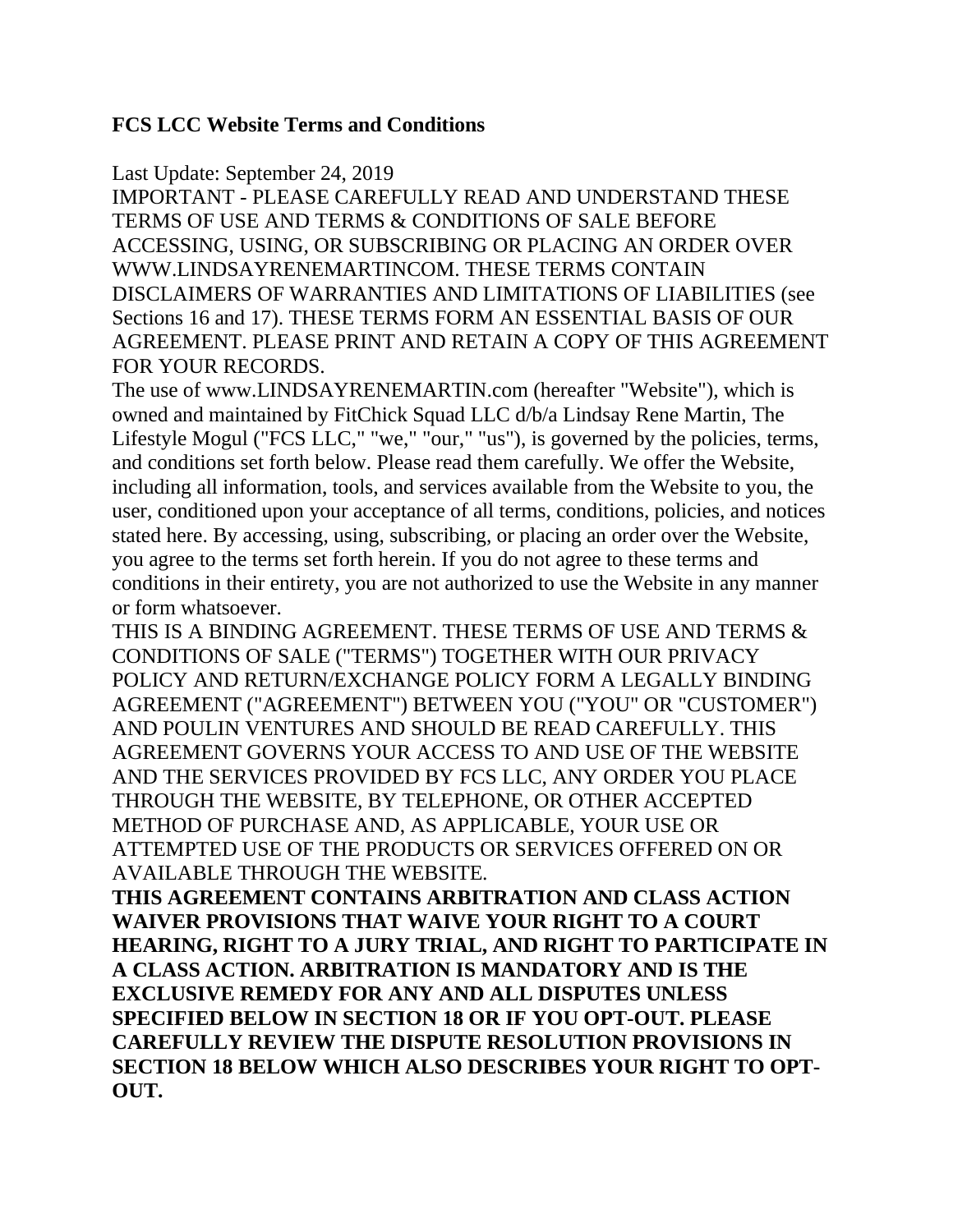**FCS LLC reserves the right to update and change, from time to time, these Terms and all documents incorporated by reference by posting updates and/or changes to our Website. It is your responsibility to check this page periodically for changes. You can find the most recent version of these Terms at https://lindsayrenemartin.com. Use of the Website after such changes constitutes acceptance of such changes. Any new features or tools which are added to the current Website shall also be subject to the Terms.** 

### **Table of Contents:**

- 1. Website Use
- 2. Website User Conduct and Restrictions
- 3. Our Privacy Policy and Your Personal Information
- 4. Information You Provide; Registration; and Passwords
- 5. Order Placement and Acceptance; Method of Payment
- 6. TRIAL MEMBERSHIP OFFER, AUTOMATIC ENROLLMENT AND
- PAYMENT, AND CANCELLATION
- 7. MEMBERSHIP TERMS AND AUTOMATIC PAYMENT
- 8. Shipping Fees
- 9. Products and Prices Available on the Website
- 10. Trainer's Obligations and Your Obligations/YOUR INDIVIDUAL RESULTS

# WILL VARY

- 11. Affiliate Programs
- 12. Testimonials, Reviews, and Pictures/Videos
- 13. NO MEDICAL DIAGNOSIS OR TREATMENT
- 14. FOOD ALLERGY DISCLAIMER
- 15. DISCLAIMERS OF WARRANTIES
- 16. LIMITATIONS OF LIABILITIES
- 17. DISPUTE RESOLUTION BY MANDATORY BINDING ARBITRATION AND
- CLASS ACTION WAIVER
- 18. FCS LLC Additional Remedies
- 19. Indemnification
- 20. Notice and Takedown Procedures; Copyright Agent
- 21. Third-Party Links
- 22. Termination
- 23. No Waiver
- 24. Governing Law and Venue
- 25. Force Majeure
- 26. Assignment
- 27. Electronic Signature
- 28. Changes to the Agreement
- 29. Your Additional Representations and Warranties
- 30. Severability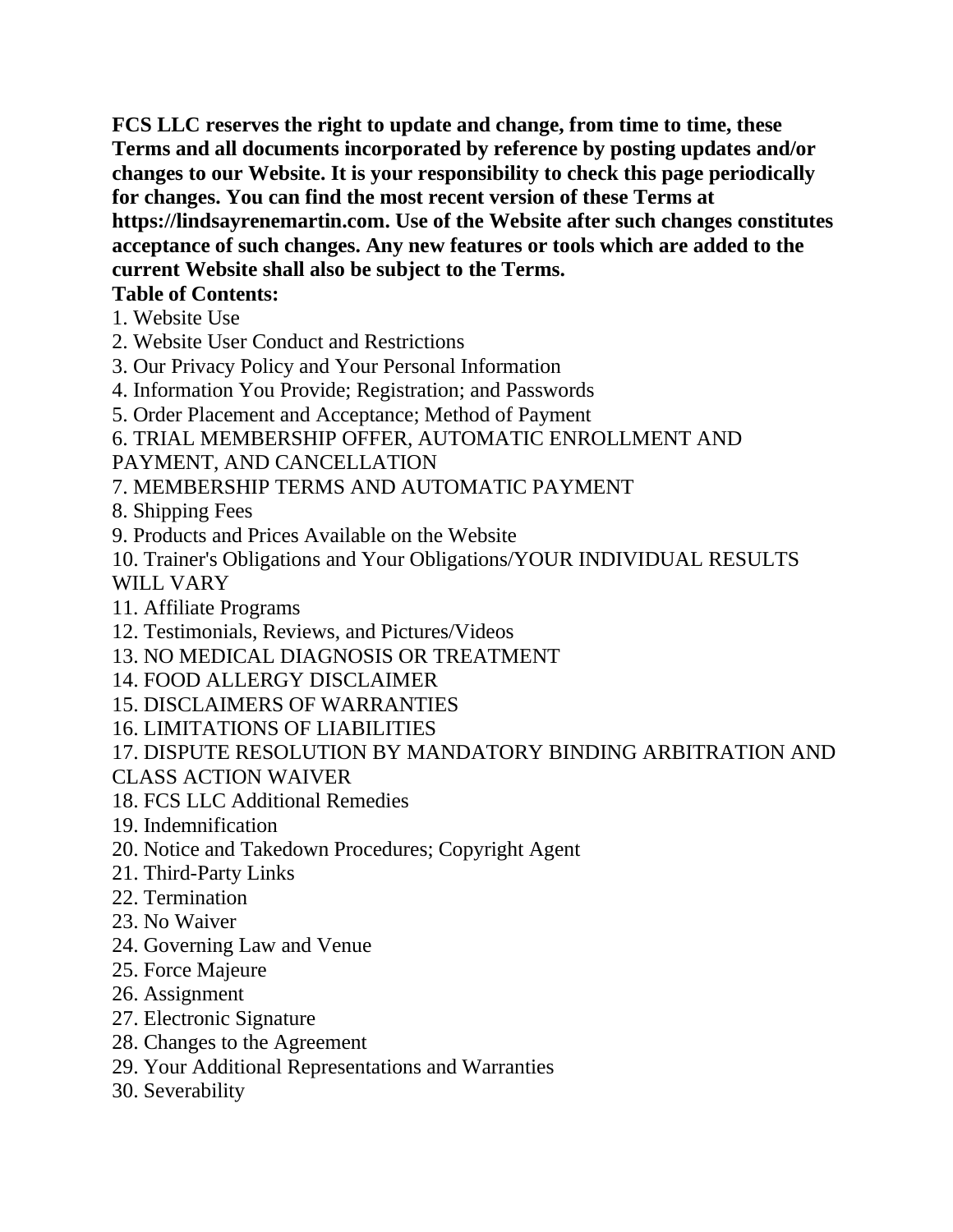#### 31. Entire Agreement

32. Contacting Us

### **SECTION 1 - WEBSITE USE**

The Website is intended for adults only. In order to use the Website, you must be 18 years of age or the legal age of majority in your state or province of primary residence, whichever is greater, and also have the legal capacity to enter into a contract with us. The Website is not intended for children and no person under the age of 18 may use the Website. If you use the Website, you are affirming that you are at least 18 years old or the legal age of majority in your state or province of residence (whichever is greater), have the legal capacity to enter into a binding contract with us, and have read this Agreement and understand and agree to its terms.

# **SECTION 2 - WEBSITE USER CONDUCT AND RESTRICTIONS**

All aspects of our Website are protected by U.S. and international copyright, trademark, and other intellectual property laws, including all design elements, text material, logos, taglines, metatags, hashtags, photographic images, personal stories, FCS LLC icons, video and audio clips, personal training sessions, and downloads. No material on or provided through the Website may be copied, reproduced, distributed, republished, uploaded, displayed, posted, or transmitted in any way whatsoever. The FCS LLC trademark and logo are proprietary marks of FCS LLC, and the use of those marks is strictly prohibited. Nothing herein gives you the right to use, copy, register as a domain name, reproduce, or otherwise display any logo, tagline, trademark, trade name, copyrighted material, patent, trade dress, trade secret, or confidential information owned by FCS LLC. Notwithstanding the foregoing, you may print off information about your purchases for your personal use only. Commercial use of such information is strictly prohibited.

Subject to your continued strict compliance with all Terms, FCS LLC provides to you a revocable, limited, non-exclusive, royalty-free, non-sublicenseable, nontransferrable license to use the Website. Notwithstanding the foregoing license grant, you hereby acknowledge and agree that: (1) the Website contains copyrighted material, trademarks, and other proprietary information including text, software, photos, video, graphics, music and sound, and that the entire contents of the Website are copyrighted as a collective work under the United States copyright laws; (2) FCS LLC is the exclusive owner of the copyright and all other intellectual property rights in the entire Website; (3) FCS LLC owns a copyright in the selection, coordination, arrangement and enhancement of such content, as well as in the content original to it; (4) Each third party content provider owns the copyright in content original to it; (5) You may not modify, publish, transmit, display, participate in the transfer or sale, create derivative works, or in any way exploit the content of the Website or any portion of it; (6) Except as otherwise expressly permitted under copyright law, you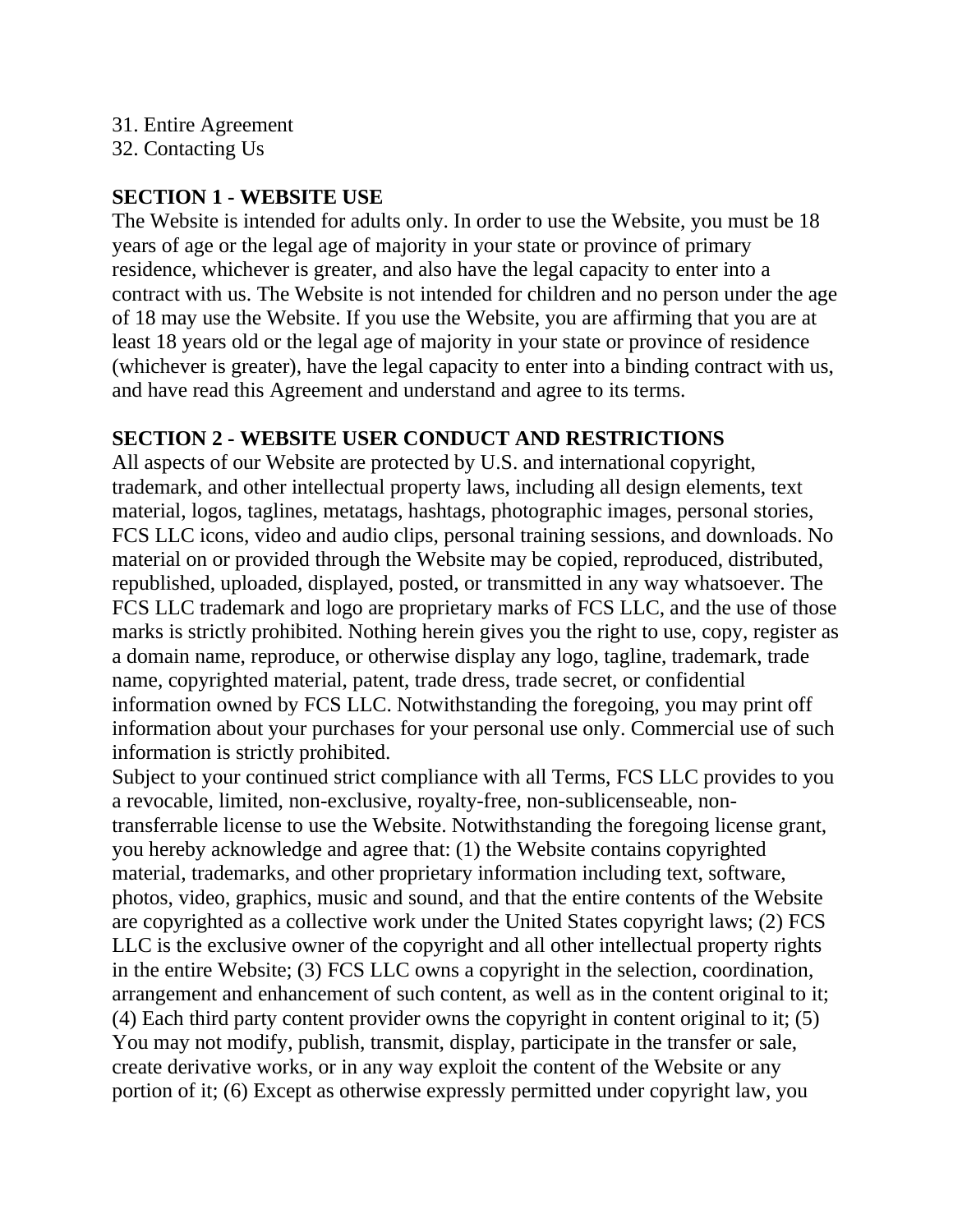may not copy, redistribute, publish, display or commercially exploit any material from the Website without the express written permission of FCS LL and, if applicable, the copyright owner; and (7) In the event of any permitted copying, redistribution or publication of material from the Website, no changes in or deletion of author attribution, trademark, legend or copyright notice shall be made. You further acknowledge and agree that you do not acquire any ownership rights by downloading or copying copyrighted material or any other material protected by intellectual property laws. All trademarks appearing on the Website are the exclusive property of their respective owners, including, in some instances, FCS LLC, and/or affiliated companies.

You agree not to use or attempt to use the Website in any unlawful manner. You further agree not to commit any unlawful act or attempt to commit any unlawful act on or through the Website including, but not limited to: (1) hacking and other digital or physical attacks on the Website; (2) publishing vulgar, obscene, or defamatory material; or (3) any other unlawful act.

# **SECTION 3 - OUR PRIVACY POLICY AND YOUR PERSONAL INFORMATION**

We respect your privacy and the use and protection of your non-public, personal information. Your submission of personal information through the Website and online store is governed by our Privacy Policy. Our privacy policy may be viewed at https://lindsayrenemartin.com. FCS LLC reserves the right to modify its Privacy Policy in its reasonable discretion from time-to-time. Our privacy policy is incorporated into this Agreement by reference.

### **SECTION 4 - INFORMATION YOU PROVIDE; REGISTRATION; USER NAMES AND PASSWORDS**

As a FCS LLC user, you will be required to create an account with FCS LLC. You warrant that the information you provide us is truthful and accurate, and that you are not impersonating another person. You are responsible for maintaining the confidentiality of any password you may use to access your FCS LLC user account, and you agree not to transfer your password or user name, or lend or otherwise transfer your use of or access to your user account, to any third party. You are fully responsible for all transactions with, and information conveyed to, FCS LLC under your user account. You agree to immediately notify FCS LLC of any unauthorized use of your password or user name or any other breach of security related to your user account. You agree that FCS LLC is not liable, and you will hold FCS LLC harmless, for any loss or damage arising from your failure to comply with any of the foregoing obligations. Please see Section 20 below for additional information.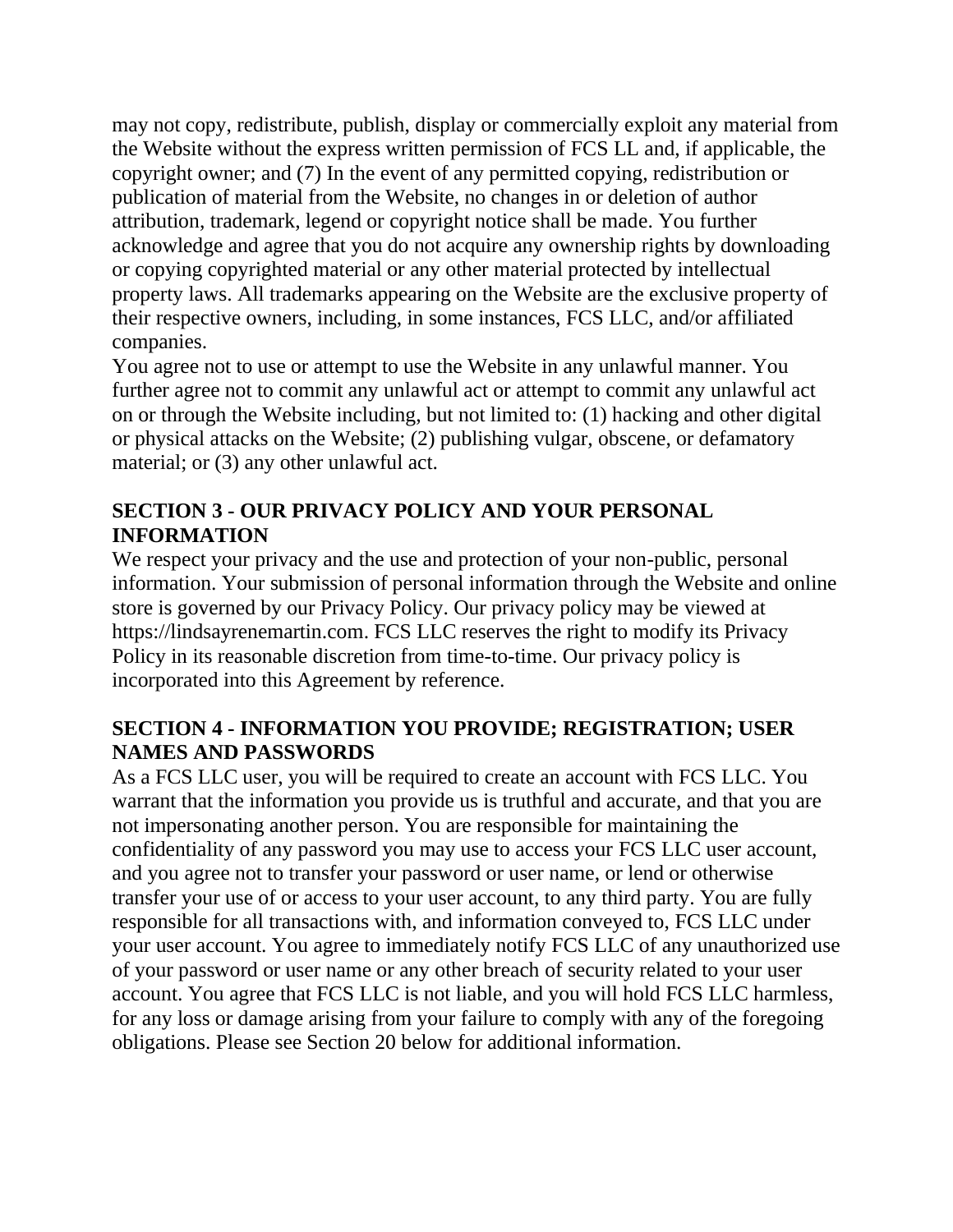# **SECTION 5 - ORDER PLACEMENT AND ACCEPTANCE; METHOD OF PAYMENT**

You agree that any products or services that you purchase from us and/or our Website will be used for your personal, non-commercial use. You agree that you will not resell, re-distribute, or export any product that you order from the Website.

If you are enrolling in our membership program or ordering a product, payment must be received by FCS LLC before your enrollment or order is accepted, unless you are participating in a trial offer program (see Section 6 below). We may require additional information regarding your order if any required information was missing or inaccurate, and may cancel or limit an order any time after it has been placed. Your electronic order confirmation, or any form of confirmation, does not signify our acceptance of your order. You must contact us as soon as possible at info@thelifestylemogul.com immediately in order to modify or cancel your pending order. We cannot guarantee that we will be able to amend your order in accordance with your instructions.

We reserve the right to accept or deny shipment to anyone for any reason. In the event we deny your order, your payment will be refunded to the card provided at the time of checkout.

Your order is conditioned on you accepting this Agreement. Once we receive your authorized order and a verified form of payment has been received, we will promptly place your order in line for shipment or delivery. All items are subject to availability. We will notify you if any item is not available, the expected availability date, and may offer you an alternative product. If the availability of any product is delayed and you do not wish to substitute the product, upon your request, we will cancel your order and if previously charged, your payment card will be fully refunded for that specific order.

FCS LLC does not accept orders from dealers, wholesalers, or customers who are resellers or who intend to resell items offered on the Website. If we discover that you are placing orders with the intent to resell items offered on the Website, we will immediately cancel your order, suspend or terminate your account, and, at our option, pursue any and all available legal remedies from you under applicable law. To the extent your conduct may be fraudulent, such as attempting to purchase or purchasing products through the use of fake or stolen cards, FCS LLC will report you to federal, state, and/or local enforcement authorities and take any additional legal action deemed appropriate by FCS LLC.

We reserve the right to limit the sales of our products to any person, geographic region, or jurisdiction. We may exercise this right on a case-by-case basis at our sole and exclusive discretion.

All advertised prices are in, and all payments shall be in, U.S. Dollars.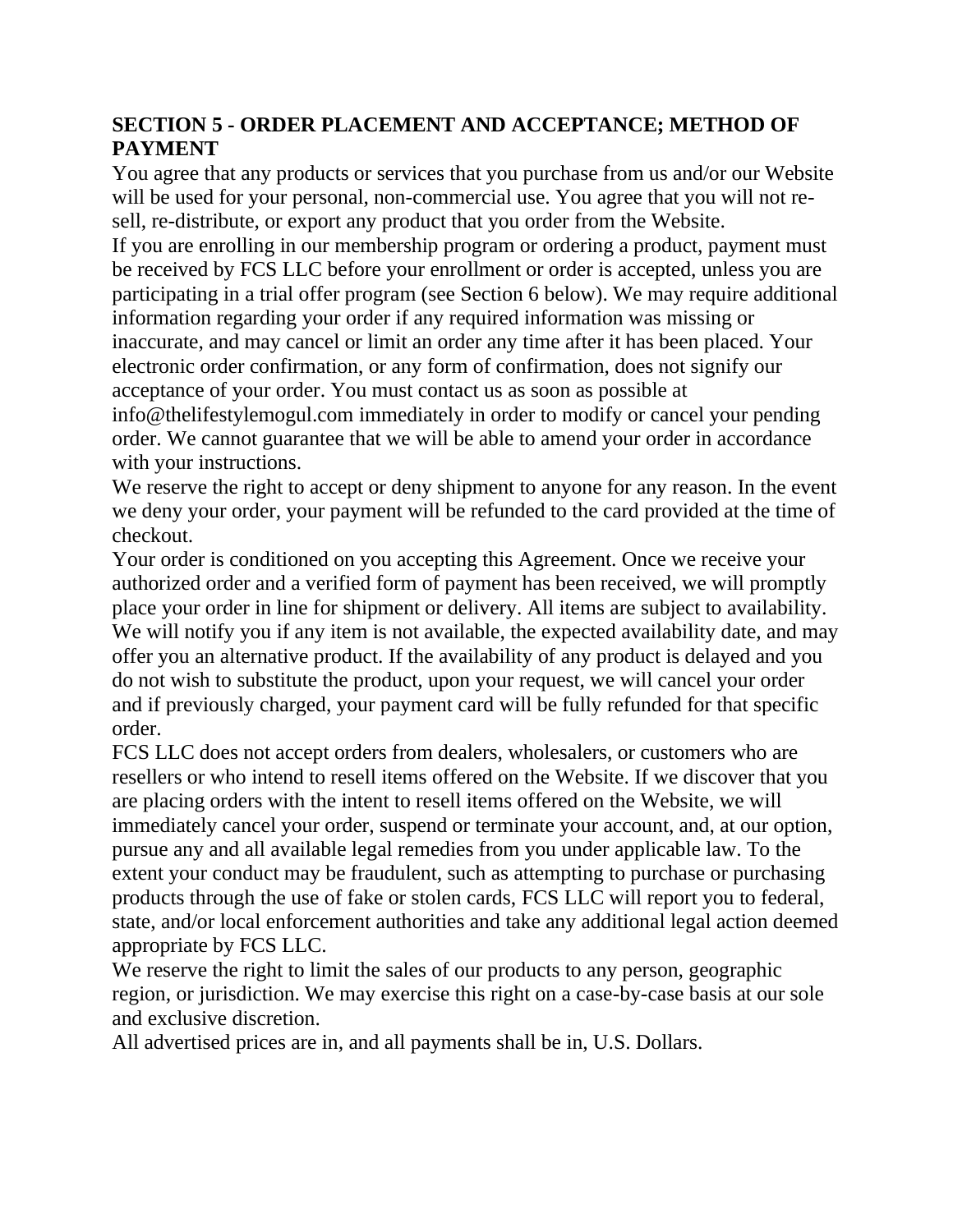### **SECTION 6 - TRIAL MEMBERSHIP OFFER, AUTOMATIC ENROLLMENT AND PAYMENT, AND CANCELLATION**

Where we offer you a Free Experience Membership of FCS LLC ("Free Experience Membership"), such Free Experience Membership will start immediately and will run for the seven (7) days after your application to register with FCS LLC has been accepted by FCS LLC and continue for the Free Experience Membership offer period as indicated on the Website at the time you submit your application. Free Experience Memberships are only available to new membership subscribers of FCS LLC and for the limited periods as set out on the Website. Previous membership subscribers or those subscribers who have already benefited from a Free Experience Membership subscription to FCS LLC do not qualify for a further Free Experience Membership. If you do not want to continue your membership after your Free Experience Membership comes to an end, you may cancel it. You may contact FCS LLC support at info@thelifestylemogul.com cancel. You must contact us at least 48 hours before your Free Experience Membership period ends to ensure your subscription does not automatically continue and the payment method that you provided at the time of enrollment online will be charged the full FCS LLC monthly membership subscription rate provided at the time of enrollment. FCS LLC can change any paidfor membership subscription price detailed on the Website or in any pre-contract information (including these Terms), at any time. If the membership subscription rate changes after you are enrolled, we will notify you by email.

# **SECTION 7 – FCS LLC MEMBERSHIP TERMS AND AUTOMATIC PAYMENT**

A member ("Member") is responsible for paying all sums due to FCS LLC in connection with their membership ("Membership") in accordance with these Terms. The first Membership fee payable in accordance with these Terms is due when the Membership account is setup and payment of the Membership subscription fee is a condition of Membership, or after your Free Experience Membership ends and you have not canceled the automatic enrollment with us. Every calendar month (or calendar year depending on the type of Membership applied for), your Membership account will be charged the subscription fee for the following month's (or year's) subscription, together with any other fees for the following month's (or year's) subscription (for example, proposed additional personal training costs) plus any accumulated charges for the past period (for example, for additional personal training costs incurred in the previous calendar month) (collectively, "Fees"). Failure by the Member to use any of the services available for a Member through its subscription to FCS LLC does not relieve the Member of his/her payment obligations under these Terms.

Potential registrants and/or Members can pay by credit card or debit card. Payment details, together with details of the subscription package applied for, shall be collected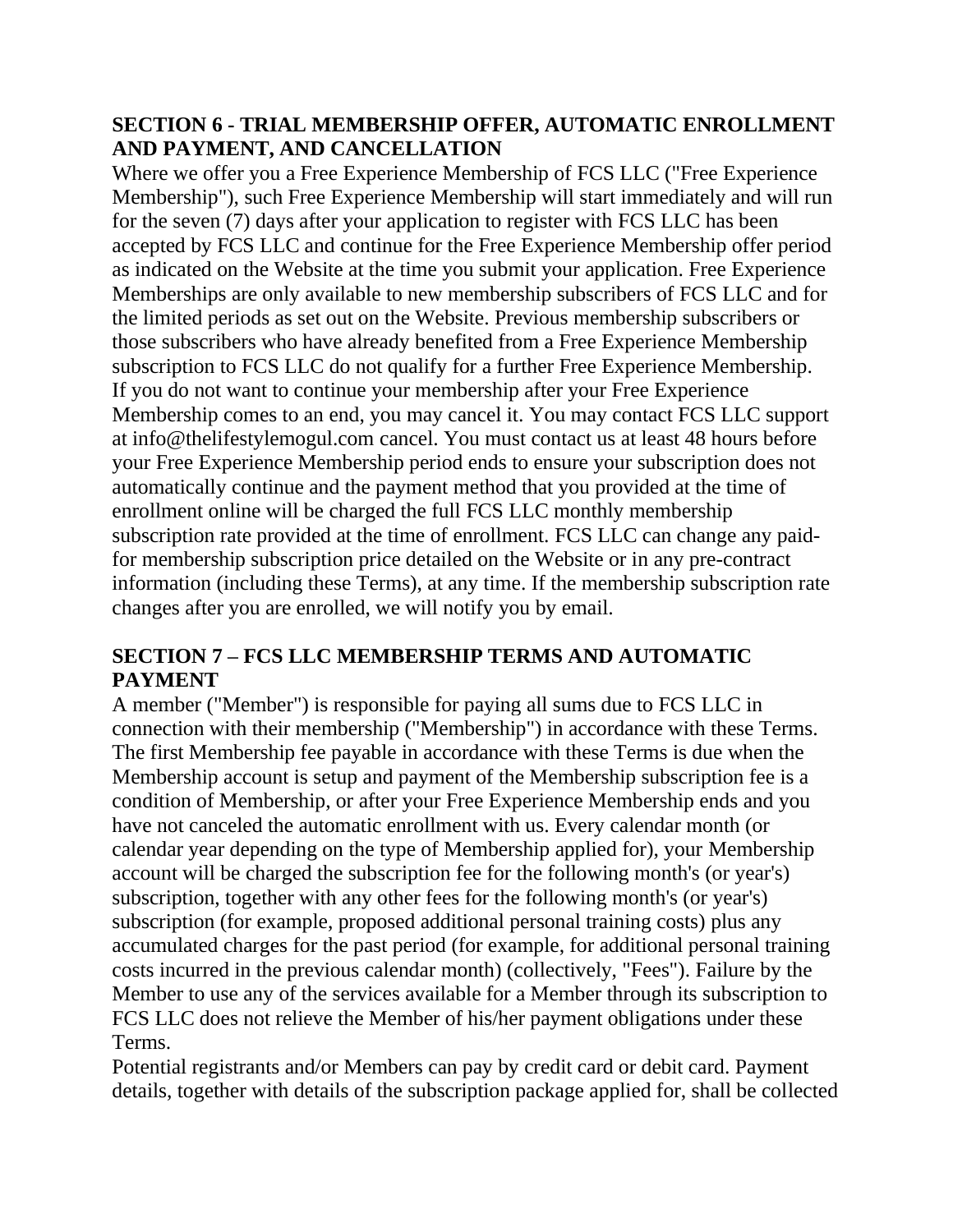by us through our secure financial data collection mechanism, which transfers the details of the potential registrant and/or Member's financial data (as well as subscription package data) to our online payment system for processing. You acknowledge that we hold data regarding the subscription package that is being signed up for by the Member, including the last four digits and the expiration date of the card used to purchase the subscription package together with details on when payment of Fees are due. The Member further acknowledges and agrees that by sending a request for a specific subscription package, that payments for Fees are due on a recurring basis in accordance with that specific subscription package (unless the subscription is cancelled in accordance with these Terms) and therefore authorizes the automatic payment collection terms applicable to that specific subscription package (e.g. on a monthly basis and for a specific amount).

### IF YOU WISH TO CANCEL YOUR PARTICIPATION IN A FCS LLC MEMBERSHIP PLAN, YOU MAY DO SO AT ANY TIME BY CONTACTING US AT INFO@THELIFESTYLEMOGUL.COM

Submissions of the cancellation form provided must be completed by at least 48 hours before your renewal date to avoid any unwanted charges. For monthly Membership subscriptions, we require at least forty-eight (48) hours' notice of cancellation. You agree that you will NOT send credit card details to FCS LLC directly and that ALL credit card transactions shall be processed through via our Website. FCS LLC shall not be held responsible for the security of, or the misuse of, credit card or other personal information. Members should be aware that further terms and conditions required by PayPal may apply, and can be found at www.paypal.com. FCS LLC reserves the right to immediately terminate a Member's account and/or service for any unpaid (in whole or part) period of Membership subscription (with or without notice). Termination of service in no way relieves or excuses the Member from any obligation to pay outstanding charges or expenses. In the event FCS LLC starts collection processes of any type, you will be liable for all collection costs, including legal fees and expenses, as provided in Section 20 below.

In addition to any Fees, FCS LLC may also charge applicable value added or other tax.

# **SECTION 8 - SHIPPING FEES**

Unless otherwise stated on the Website at the time of purchase, we reserve the right to add applicable shipping and handling fees to your order. Unless otherwise stated, we will use commercially reasonable efforts to fulfill your order within a reasonable time after receipt of your properly completed and verified order. Accurate shipping address and phone number information is required. Although we may provide delivery or shipment timeframes or dates, such dates are good-faith estimates and are subject to change. You further understand that product or service availability may be limited and particular products or services may not be available for immediate delivery. If your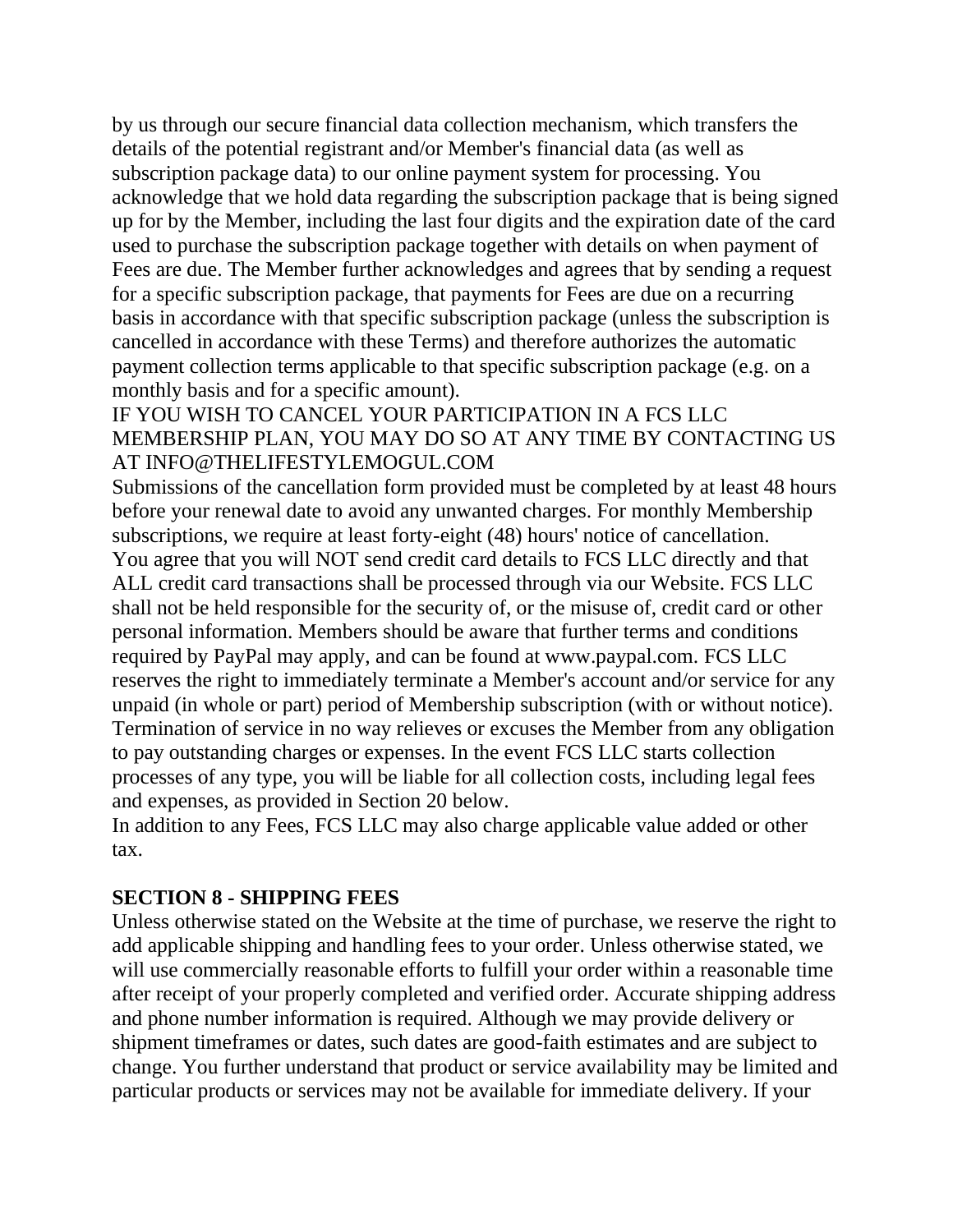order will be delayed, we will contact you at the e-mail or street address you provided when placing your order. If we are unable to contact you or you would like to cancel your order, we will cancel the order and refund the full amount charged. We shall not be liable for any loss, damage, cost, or expense related to any delay in shipment or delivery caused by any third party carrier or other delivery service not owned or controlled by us. The risk of loss and title for such items pass to you upon our delivery to any third party carrier. We reserve the right to reject orders where the stated delivery address is outside the United States.

# **SECTION 9 - PRODUCTS, SERVICES, AND PRICES AVAILABLE ON THE WEBSITE**

FCS LLC reserves the right, without notice, to discontinue products or services or modify specifications and prices on products and services without incurring any obligation to you. Except as otherwise expressly provided for in these Terms, any price changes to your subscription or purchase of product(s) or services will take effect following email notice to you.

FCS LLC takes reasonable steps in an effort to ensure that the prices set forth on the Website are correct, and to accurately describe and display the items available on the Website. If the correct price of our product is higher than its stated price, we will, at our discretion, either contact you for instructions before shipping or cancel your order and notify you of such cancellation.

When ordering products, please note that FCS LLC does not warrant that product or service descriptions are accurate, complete, current, or error-free, or that packaging will match the actual product that you receive. If any item described on the Website is not as described when you receive it, or the packaging on the Website does not match what you receive, your sole remedy is provided in our Return/Exchange Policy. All sales are deemed final except as provided in the Return/Exchange Policy. FCS LLC's descriptions of, or references to, products or services not owned by FCS LLC are not intended to imply endorsement of that product, or constitute a warranty by FCS LLC unless expressly stated on the Website.

# **SECTION 10 - TRAINER'S OBLIGATIONS AND YOUR OBLIGATIONS/YOUR INDIVIDUAL RESULTS WILL VARY**

Trainer's Obligations.

The Trainer will use his/her skills and knowledge to design a safe program of exercise that will take into account your lifestyle, personal goals, fitness level, and medical history. The Trainer will provide coaching, supervision, advice, and support to assist you in achieving your goals. You understand that the results of any fitness program cannot be guaranteed by FCS LLC or the Trainer, and that your progress depends on your individual effort. Accordingly, individual results will vary.

Your Obligations-YOUR INDIVIDUAL RESULTS WILL VARY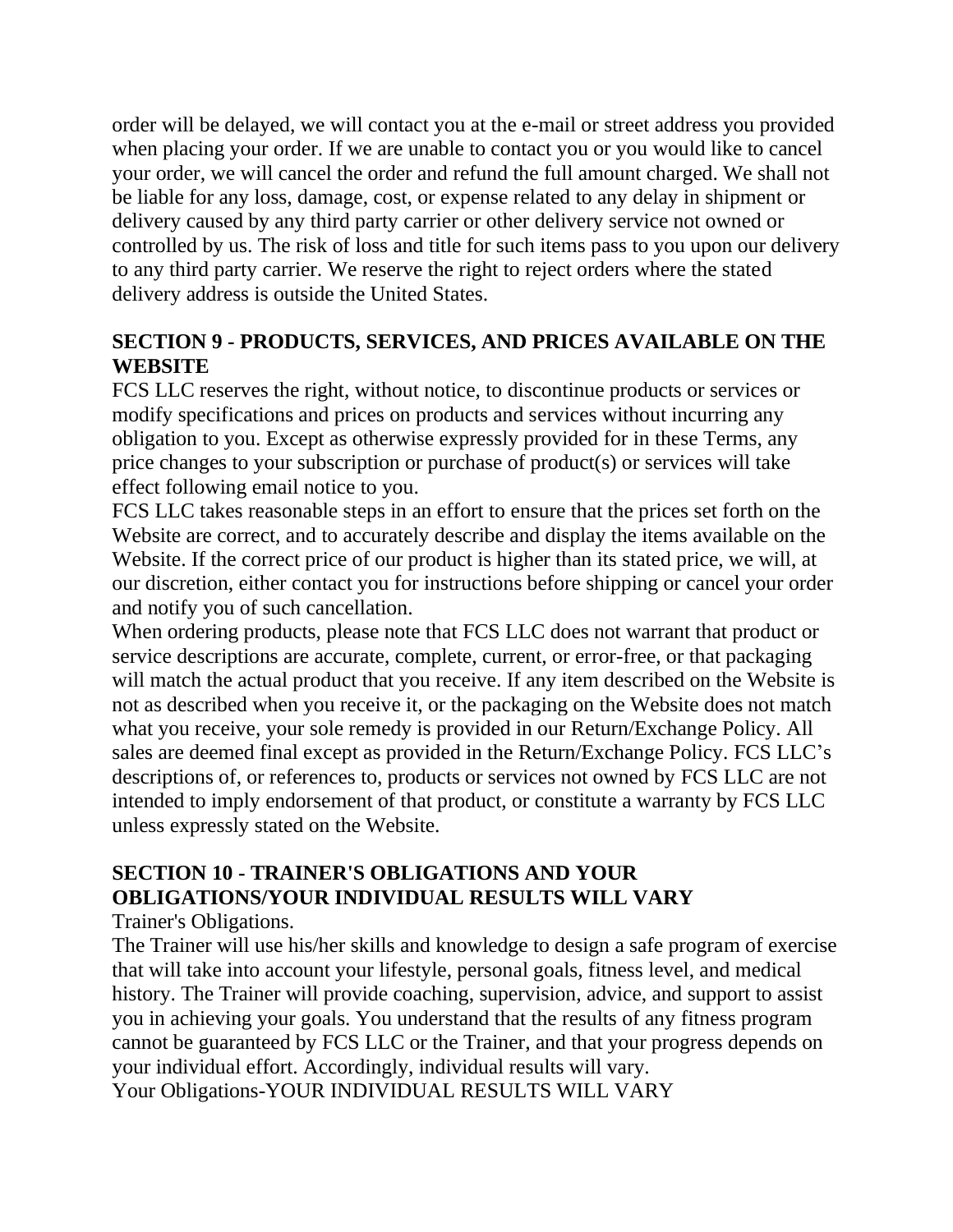You must commit to your training program 100% to improve the chances of achieving your goals. You are required to arrive on time for sessions with your Trainer and to have adequate internet service. You are required to wear appropriate clothing and footwear. Your Trainer may require a letter of "medical clearance" from your physician, and your physician may charge you for providing that letter, which cost is payable exclusively by you. You understand and agree that it is your responsibility to inform the Trainer of any conditions or changes to your health, now and on-going, which may affect your ability to exercise safely and with minimal risk of injury. If your Trainer requires further medical information from a practitioner, you must provide such information.

Every person has a different body and history, and, therefore, individual results will vary from Member to Member. YOUR INDIVIDUAL RESULTS WILL VARY DEPENDING UPON A VARIETY OF FACTORS UNIQUE TO YOU, SUCH AS YOUR HEALTH, GENETICS, DIET, AND LEVEL OF EXERCISE. IF YOU ARE NOT SATISFIED WITH YOUR RESULTS, YOUR ONLY REMEDY IS PROVIDED IN OUR RETURN/EXCHANGE POLICY.

### **SECTION 11 - INDEPENDENT FCS LLC AFFILIATE PROGRAM**

FCS LLC may offer you an opportunity to become an Independent FCS LLC Affiliate ("ILA"), wherein you will have the opportunity to receive free or discounted products or services or other remuneration in exchange for your truthful statements about your experience with FCS LLC. Such statements may include, but not be limited to, sharing your FCS LLC experience with your friends and colleagues in person, on social media, or by e-mail, and encouraging them to join FCS LLC as a Member and/or purchase FCS LLC products. FCS LLC reserves the sole and exclusive right to determine the amount of remuneration each ILA will receive in exchange for his/her efforts.

ILA's must comply with all laws including, but not limited to, laws prohibiting deceptive and misleading advertising and marketing, e-mail marketing laws (including the federal CAN-SPAM Act (15 U.S.C. § 7701)), telemarketing laws (including the federal Telephone Consumer Protection Act (47 U.S.C. § 227)), and laws governing testimonials (including the Federal Trade Commission's Revised Endorsements and Testimonials Guides (16 CFR Part 255 of the Code of Federal Regulations)). ILAs are solely responsible for ensuring their compliance with all laws.

As an ILA, all of your statements must: (1) contain only truthful and accurate information about your FCS LLC experience generally; and (2) if posting on social media, each post must contain (a) @lindsayrenemartin and #thelifestylemogul and #lifestylemoguls; and (b) #ad, #advertisement, or #promotion in a clear and conspicuous location before the text of your description. If the post is on Instagram, these hashtags must appear before the "More" button, and each Instagram post must use Instagram's "Paid Partnership" tool. If the post is on YouTube or another form of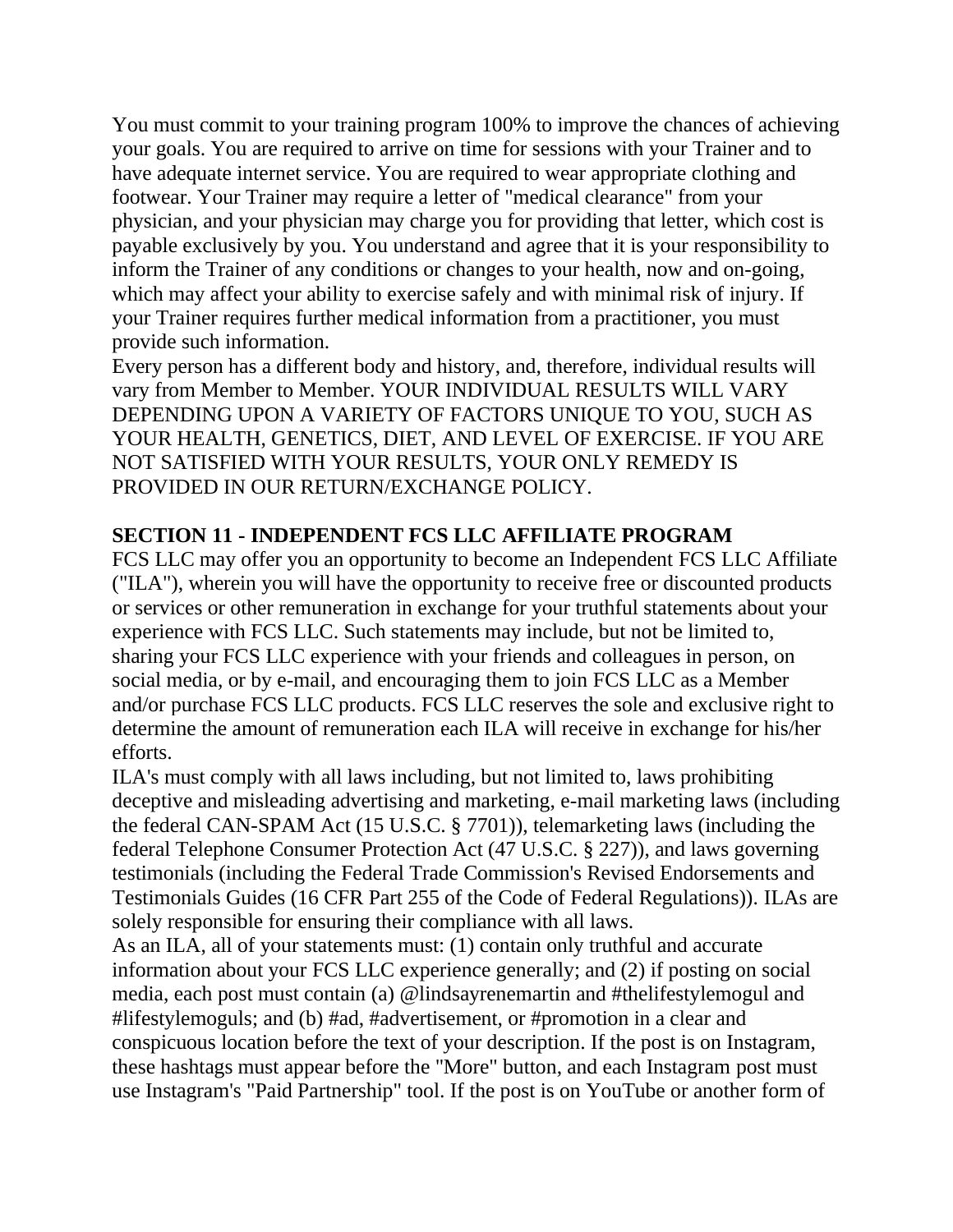video social media, then the hashtags must appear in a clear and conspicuous location in the post description, and each video must display the word "Ad," "Advertisement," "Promotion," or "Paid Partnership" within the video itself in a font size that is clearly recognizable to the viewer and which appears persistently throughout the length of the video in the top right hand portion. All e-mails must: (1) be sent only to those individuals who have opted into receiving e-mails; (2) clearly identify the e-mail as an advertisement in the subject line; and (3) provide a mechanism for the recipient to opt out, with all opt out requests being honored within ten (10) business days of receipt. As an ILA, your statements must not: (1) contain any false or misleading statements; (2) make any health or scientific claims about FCS LLC's products or services or your experience with FCS LLC (e.g., "FCS LLC, Lindsay Rene Martin, The Lifestyle Mogul has cured my heart disease" would be prohibited, but "Lindsay Rene Martin, The Lifestyle Mogul, FCS LLC has helped me gain energy, lose weight, and feel healthier" would be permitted if that was your experience); (3) display, reference, or discuss any third party's products or services including, but not limited to, the products or services of FCS LLC's competitors; nor (4) infringe any third-party's intellectual property or other rights, including likeness rights, trademark rights, copyrights, and rights of privacy.

ILAs are independent contractors and are not employees or agents of FCS LLC. ILAs have no authority to act on behalf of or bind FCS LLC. ILAs shall be solely and exclusively responsible for all costs and other expenses incurred. Sections 18 and 20 below - in their entirety (as well as all other terms in this Agreement) - apply to ILAs, and further govern the relationship between FCS LLC and each ILA. To find out more information about the ILA program, go to https://lindsayrenemartin.com

### **SECTION 12 - TESTIMONIALS, REVIEWS, AND PICTURES/VIDEOS**

FCS LLC is pleased to hear from users and welcomes your comments regarding our services. FCS LLC may use testimonials and/or product reviews in whole or in part together with the name, city, and state of the person submitting it. Testimonials may be used for any form of activity relating to FCS LL's services or products, in printed and online media, as FCS LLC determines in its absolute discretion. Testimonials represent the unique experience of the customers submitting the testimonial, and do not necessarily reflect the experience that you may have using our products. As noted in Section 11 above, your results will vary depending upon a variety of factors unique to you, such as your health, genetics, diet, and level of exercise.

You alone are responsible for any communication, message, and/or other content that you post, upload, submit, transmit, or share with FCS LLC on this Website, by electronic mail or otherwise, including but not limited to, any data, questions, comments, suggestions or the like (collectively "User Communications"). By transmitting or posting any User Communications, you represent and warrant that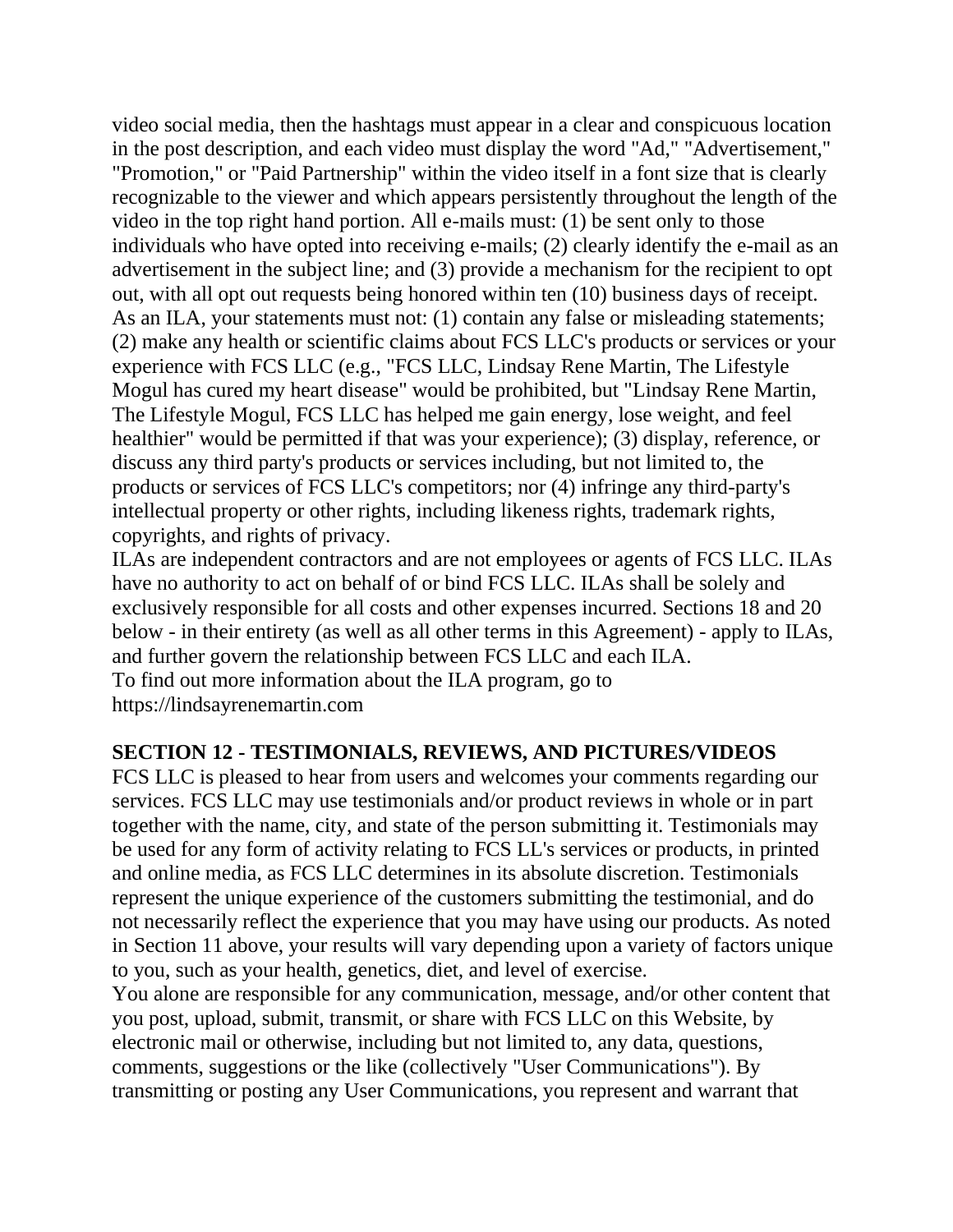such User Communications are your own original work and will not infringe or violate any copyright, trademark, trade secret, rights of privacy, rights of publicity, or any other applicable laws. FCS LLC does not endorse or sponsor any User Communications submitted by you or other Members.

You are prohibited from posting, uploading, submitting, sharing, or transmitting any unlawful, threatening, libelous, defamatory, obscene, inflammatory, pornographic, or profane material or any material that could constitute or encourage conduct that would be considered a criminal offense, give rise to civil liability or would otherwise violate the law. FCS LLC will fully cooperate with any law enforcement authorities or court order requesting or directing FCS LLC to disclose the identity of anyone posting any such information or materials. Subject to the terms and conditions set forth in our Privacy Policy, all User Communications will be treated as non-confidential and nonproprietary information. Accordingly, please do not post, upload, submit or share any User Communications you wish to be kept confidential or for which you expect compensation, acknowledgment, or attribution.

Anything that you submit or post to the Website and/or provide us, including without limitation, photographs, testimonials, ideas, know-how, techniques, questions, reviews, comments, and suggestions (collectively, "Submissions") is and will be treated as non-confidential and nonproprietary, and we shall have the royalty-free, worldwide, perpetual, irrevocable and transferable right to use, copy, distribute, display, publish, perform, sell, lease, transmit, adapt, and create derivative works from such Submissions by any means and in any form, and to translate, modify, reverseengineer, disassemble, or decompile such Submissions. All Submissions shall automatically become our sole and exclusive property and shall not be returned to you.

Additionally, FCS LLC reserves the right to correct grammatical and typing errors, to shorten testimonials prior to publication or use, and to review all testimonials prior to publication or use. FCS LLC shall be under no obligation to use any, or any part of, any testimonial or product review submitted. If you submit a testimonial, you are confirming that you have read, understood and agree to these Terms. If you disagree with any part of these Terms, do not submit a testimonial.

#### **SECTION 13 - NO MEDICAL DIAGNOSIS OR TREATMENT**

FCS LLC IS COMMITTED TO HELPING YOU LOSE WEIGHT AND IMPROVE YOUR LIFESTYLE. YOU UNDERSTAND, HOWEVER, THAT OUR PRODUCTS, SERVICES, AND THE STATEMENTS ON THE WEBSITE HAVE NOT BEEN EVALUATED BY THE FOOD & DRUG ADMINISTRATION OR MEDICAL PROFESSIONALS, AND OUR PRODUCTS, SERVICES, AND THE INFORMATION ON THE WEBSITE ARE NOT INTENDED TO DIAGNOSE, TREAT, CURE OR PREVENT ANY HEALTH PROBLEMS, ILLNESSES, OR DISEASES. THE INFORMATION ON THE WEBSITE OR PROVIDED TO YOU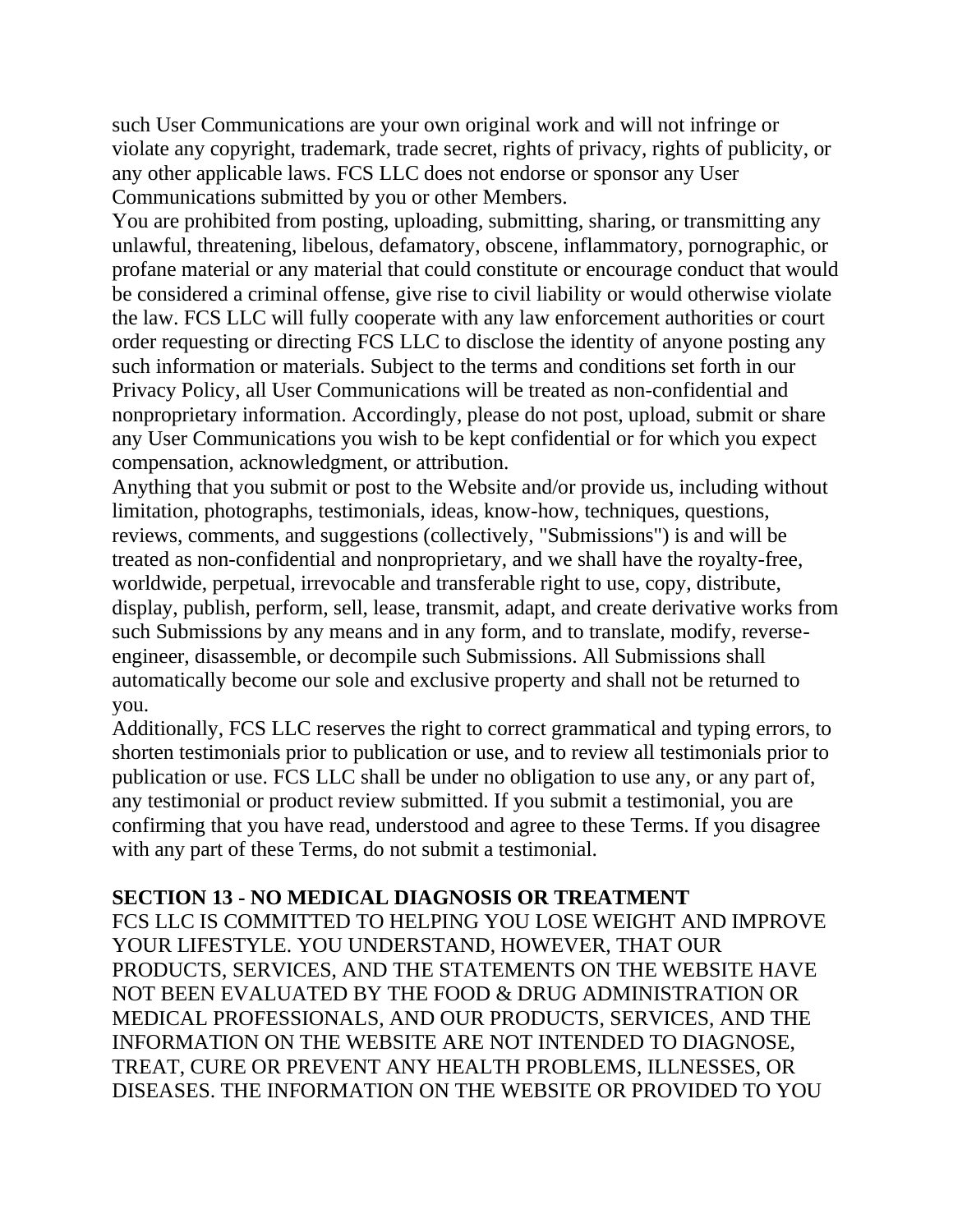IN EMAILS OR OTHER COMMUNICATIONS IS DESIGNED FOR INFORMATIONAL PURPOSES ONLY AND IS NOT INTENDED TO BE A SUBSTITUTE FOR INFORMED MEDICAL ADVICE OR CARE. YOU FURTHER UNDERSTAND THAT OUR PRODUCTS AND SERVICES ARE NOT INTENDED FOR USE BY PERSONS UNDER 18 YEARS OF AGE AND THAT THE PRODUCTS ARE NOT TO BE USED TO TREAT ANY TYPE OF MEDICAL CONDITION OR HEALTH PROBLEM. THE DIETARY NEEDS OF MINOR CHILDREN AND PERSONS WITH MEDICAL CONDITIONS ARE DIFFERENT FROM THOSE OF HEALTHY ADULTS. YOU AGREE THAT YOU EITHER HAVE CONSULTED, OR WILL CONSULT, WITH A PHYSICIAN OR DOCTOR BEFORE USING ANY OF OUR PRODUCTS OR TRYING ANY OF OUR SERVICES, PARTICULARLY IF YOU SUFFER FROM ANY MEDICAL CONDITION INCLUDING, BUT NOT LIMITED TO, HEART DISEASE, HIGH BLOOD PRESSURE, OBESITY, BLOOD CIRCULATION PROBLEMS, BREATHING PROBLEMS, OR ANY OTHER CONDITIONS OR DISORDERS, AND YOU AGREE THAT YOU WILL CEASE IMMEDIATELY FROM USING OUR PRODUCTS IF YOU EXPERIENCE ANY ILL EFFECTS OR UNINTENDED SIDE EFFECTS OF ANY PRODUCT.

FCS LLC ENDEAVORS TO PROVIDE YOU WITH ACCURATE INFORMATION ABOUT OUR PRODUCTS AND SERVICES. YOU UNDERSTAND AND AGREE THAT THE INFORMATION FCS LLC CONVEYS ABOUT OUR PRODUCTS, SERVICES, AND/OR THE EFFICACY OF OUR PRODUCTS OR SERVICES IS OBTAINED FROM INDEPENDENT THIRD PARTIES SUCH AS NEWS AGENCIES, SCIENTIFIC REPORTS, AND SCIENTIFIC / RESEARCH ENTITIES. FCS LLC DOES NOT WARRANT OR REPRESENT THAT SUCH INFORMATION IS ERROR-FREE, AND FCS LLC DOES NOT REPRESENT OR ENDORSE ANY THIRD PARTIES OR THE METHODS THAT THEY USE TO ARRIVE AT THEIR CONCLUSIONS. ALL PRODUCT SPECIFICATIONS, PERFORMANCE DATA, AND OTHER INFORMATION ON THE WEBSITE IS FOR INFORMATIONAL AND ILLUSTRATIVE PURPOSES ONLY, AND DO NOT CONSTITUTE A GUARANTEE OR REPRESENTATION THAT THE PRODUCTS WILL CONFORM TO SUCH SPECIFICATIONS OR PERFORMANCE DATA. FCS LLC DOES NOT WARRANT OR REPRESENT THAT YOUR RESULTS WILL MATCH THOSE OF OTHERS WHO USE OUR PRODUCTS OR SERVICES.

THE REPRESENTATIONS AND PRODUCT DISCLAIMERS DESCRIBED ABOVE ARE INAPPLICABLE WHERE PROHIBITED BY LAW, INCLUDING IN NEW JERSEY.

### **SECTION 14 - FOOD ALLERGY DISCLAIMER**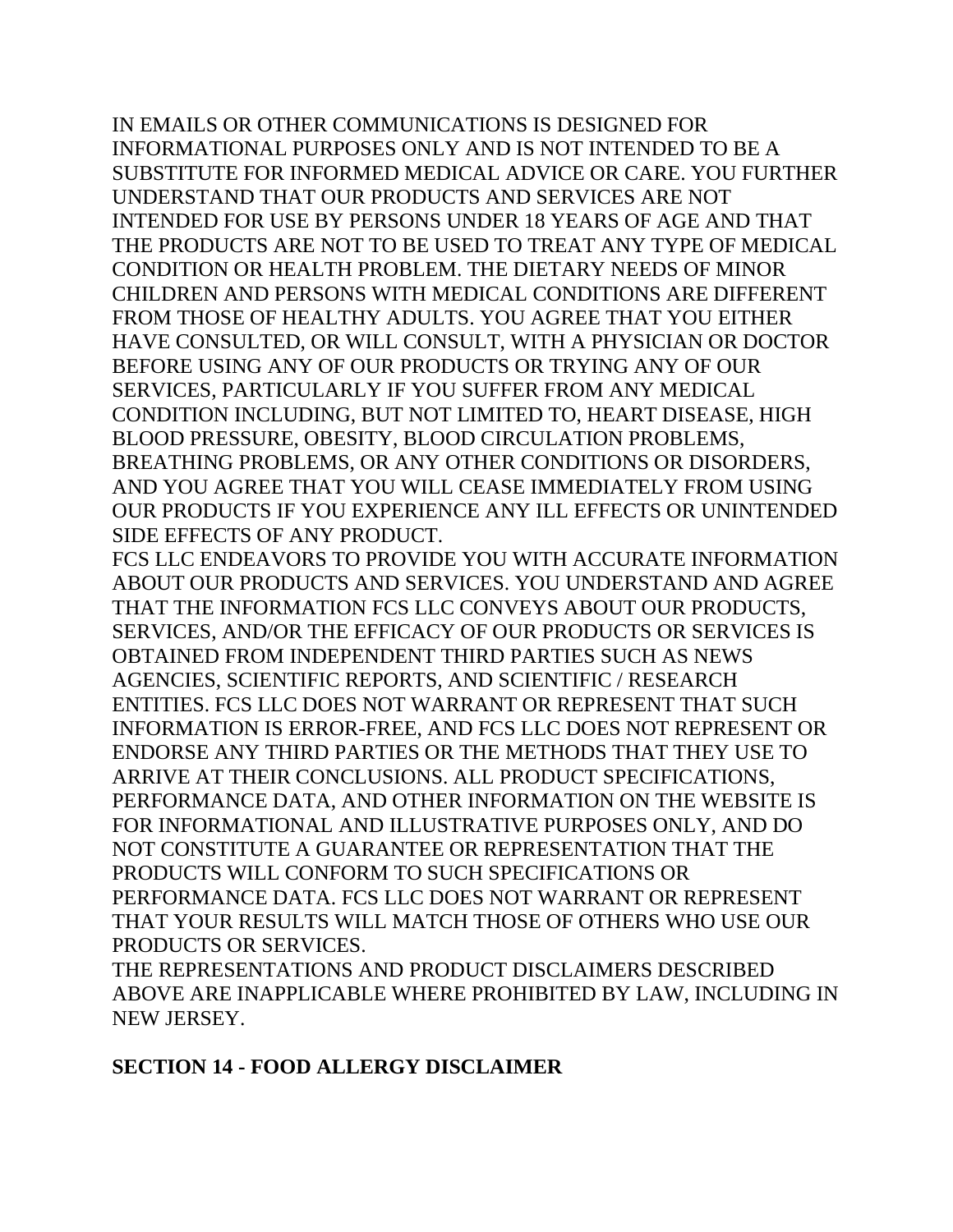FCS LLC MAKES EVERY ATTEMPT TO PROVIDE ACCURATE NUTRITION AND INGREDIENT INFORMATION FOR EVERY PRODUCT ON OUR MENU. WE TAKE FOOD SAFETY VERY SERIOUSLY: HOWEVER, THERE IS ALWAYS A RISK OF CROSS-CONTAMINATION. THERE IS ALSO A POSSIBILITY THAT MANUFACTURERS OF THE COMMERCIAL FOODS WE USE COULD CHANGE THE FORMULATION AT ANY TIME, WITHOUT NOTICE.

PLEASE BE AWARE THAT OUR FACILITY HANDLES NUTS AND FOODS THAT MAY CONTAIN NUTS OR NUT OILS.

CUSTOMERS CONCERNED WITH FOOD ALLERGIES NEED TO BE AWARE OF THESE RISKS AND UNDERSTAND THAT THE CONSUMPTION OF FOODS PROVIDED BY FCSS LLC IS AT THEIR OWN RISK.

### **SECTION 15 - DISCLAIMERS OF WARRANTIES**

EXCEPT WHERE OTHERWISE INAPPLICABLE OR PROHIBITED BY LAW, INCLUDING THE STATE OF NEW JERSEY:

THE WEBSITE AND ALL CONTENT ARE PROVIDED ON AN "AS IS", "AS AVAILABLE" BASIS WITHOUT WARRANTIES OF ANY KIND, EITHER EXPRESS OR IMPLIED, INCLUDING BUT NOT LIMITED TO WARRANTIES OF TITLE OR IMPLIED WARRANTIES OF MERCHANTABILITY OR FITNESS FOR A PARTICULAR PURPOSE. WE MAKE NO, AND EXPRESSLY DISCLAIM ANY AND ALL, REPRESENTATIONS AND WARRANTIES AS TO THE RELIABILITY, TIMELINESS, QUALITY, SUITABILITY, AVAILABILITY, ACCURACY, AND/OR COMPLETENESS OF ANY INFORMATION ON THIS WEBSITE. WE DO NOT REPRESENT OR WARRANT, AND EXPRESSLY DISCLAIM THAT: (A) THE USE OF THE WEBSITE WILL BE SECURE, TIMELY, UNINTERRUPTED OR ERROR-FREE, OR OPERATE IN COMBINATION WITH ANY OTHER HARDWARE, SOFTWARE, SYSTEM OR DATA, (B) THE WEBSITE OR SERVICES WILL MEET YOUR REQUIREMENTS OR EXPECTATIONS, (C) ANY STORED DATA WILL BE ACCURATE OR RELIABLE, (D) THE QUALITY OF ANY PRODUCTS, SERVICES, INFORMATION, OR OTHER MATERIAL PURCHASED OR OBTAINED BY YOU THROUGH THE WEBSITE WILL MEET YOUR REQUIREMENTS OR EXPECTATIONS, (E) ERRORS OR DEFECTS IN THE WEBSITE WILL BE CORRECTED, OR (F) THE WEBSITE OR THE SERVER(S) THAT MAKE THE WEBSITE AVAILABLE ARE FREE OF VIRUSES OR OTHER HARMFUL COMPONENTS. ALL CONDITIONS, REPRESENTATIONS AND WARRANTIES, WHETHER EXPRESS, IMPLIED, STATUTORY OR OTHERWISE, INCLUDING, WITHOUT LIMITATION, ANY IMPLIED WARRANTY OF MERCHANTABILITY, FITNESS FOR A PARTICULAR PURPOSE, OR NONINFRINGEMENT OF THIRD PARTY RIGHTS, ARE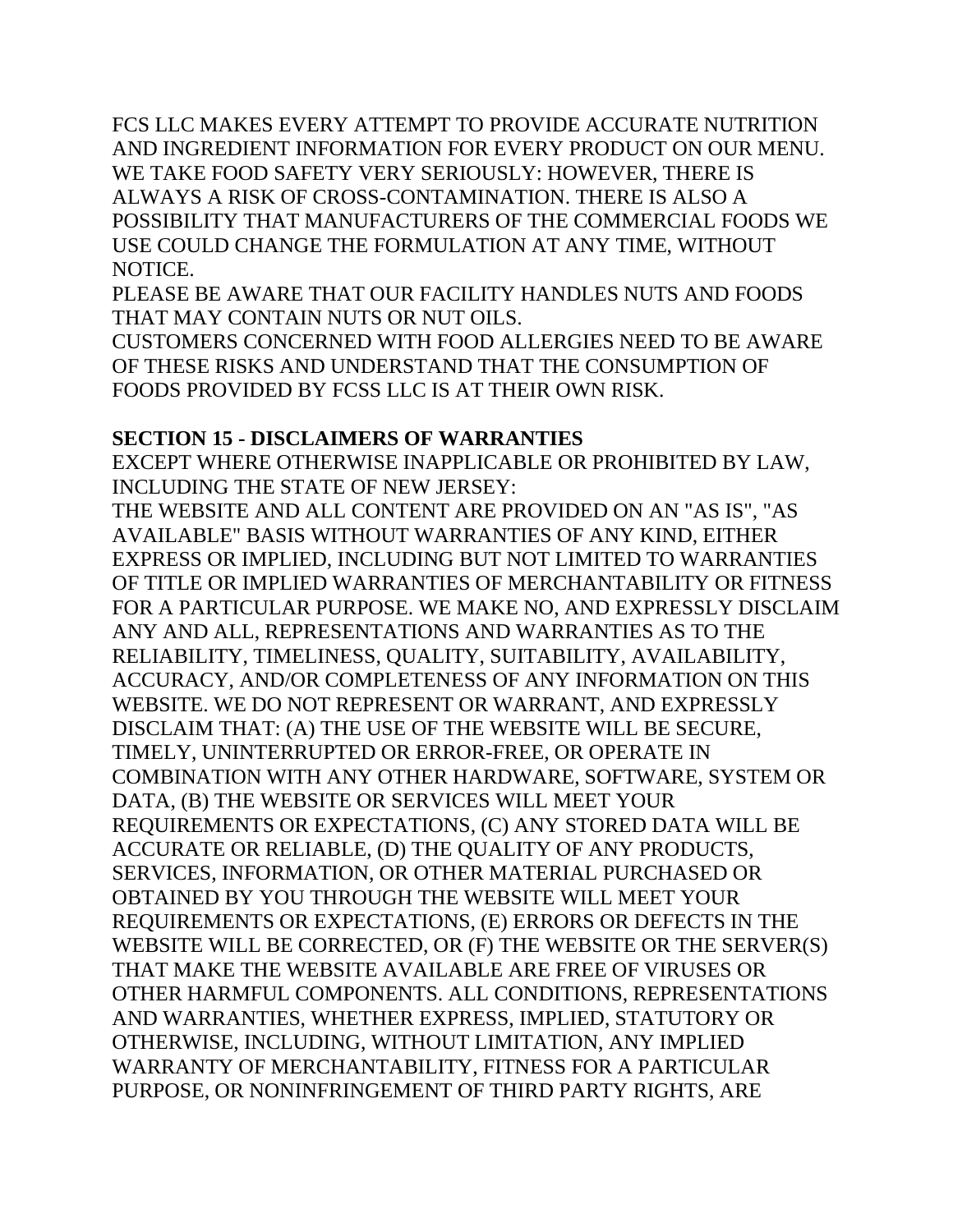### HEREBY DISCLAIMED TO THE MAXIMUM EXTENT PERMITTED BY APPLICABLE LAW.

### **SECTION 16 - LIMITATIONS OF LIABILITIES**

YOU UNDERSTAND THAT THERE ARE INHERENT RISKS IN PARTICIPATING IN A PROGRAM OF STRENUOUS EXERCISE. EXCEPT WHERE OTHERWISE INAPPLICABLE OR PROHIBITED BY LAW, INCLUDING THE STATE OF NEW JERSEY, IF YOU SUSTAIN OR CLAIM TO SUSTAIN ANY INJURY WHILE PARTICIPATING IN TRAINING, YOU ACKNOWLEDGE THAT FCS LLC (INCLUDING ITS OFFICERS, DIRECTORS, SHAREHOLDERS, EMPLOYEES, AND AGENTS) IS NOT RESPONSIBLE, AND THE TRAINER IS ALSO NOT RESPONSIBLE, EXCEPT WHERE THE INJURY WAS CAUSED BY THE TRAINER'S GROSS NEGLIGENCE. YOU AGREE THAT NEITHER FCS LLC (INCLUDING ITS OFFICERS, DIRECTORS, SHAREHOLDERS, EMPLOYEES, AND AGENTS), NOR YOUR TRAINER WILL BE HELD LIABLE IN ANY WAY FOR INJURIES RELATED TO UNDECLARED OR UNKNOWN MEDICAL CONDITIONS. YOU AGREE THAT IN NO EVENT SHALL FCS LLC's LIABILITY TO YOU FOR ANY CLAIM OF ANY KIND OR DESCRIPTION EXCEED THE AMOUNT OF THREE (3) TIMES THE PAYMENTS PAID BY YOU TO FCS LLC FOR THE MONTH PRECEDING THE DATE IN WHICH THE FACTS GIVING RISE TO A CLAIM AGAINST FCS LLC OCCURRED. YOU EXPRESSLY WAIVE ANY RIGHT TO INDIRECT, SPECIAL, INCIDENTAL, EXEMPLARY, CONSEQUENTIAL, PUNITIVE, OR ANY OTHER DAMAGES, FEES, COSTS, OR CLAIMS OF ANY KIND OR DESCRIPTION. THIS LIMITATION OF LIABILITY SHALL APPLY FOR ALL CLAIMS AND ALL THEORIES OF LIABILITY ADVANCED, REGARDLESS OF WHETHER FCS LLC WAS AWARE OF OR ADVISED IN ADVANCE OF THE POSSIBILITY OF DAMAGES OR SUCH CLAIMS. SOME STATES DO NOT ALLOW THE EXCLUSION OF CERTAIN WARRANTIES, SO SOME OF THE ABOVE EXCLUSIONS MAY NOT APPLY TO YOU AND YOU MAY HAVE ADDITIONAL RIGHTS. NOTWITHSTANDING ANYTHING IN THESE TERMS TO THE CONTRARY, THIS LIMITATION OF LIABILITY DOES NOT APPLY TO CONSUMERS IN NEW JERSEY.

EXCEPT WHERE OTHERWISE INAPPLICABLE OR PROHIBITED BY LAW, INCLUDING THE STATE OF NEW JERSEY, IN NO EVENT SHALL FCS LLC OR ANY OF ITS OFFICERS, DIRECTORS, SHAREHOLDERS, EMPLOYEES, INDEPENDENT CONTRACTORS, TELECOMMUNICATIONS PROVIDERS, AND/OR AGENTS BE LIABLE FOR ANY INDIRECT, SPECIAL, INCIDENTAL, EXEMPLARY, CONSEQUENTIAL, PUNITIVE, OR ANY OTHER DAMAGES, FEES, COSTS OR CLAIMS ARISING FROM OR RELATED TO THIS AGREEMENT, THE PRIVACY POLICY, THE PRODUCTS, YOUR OR A THIRD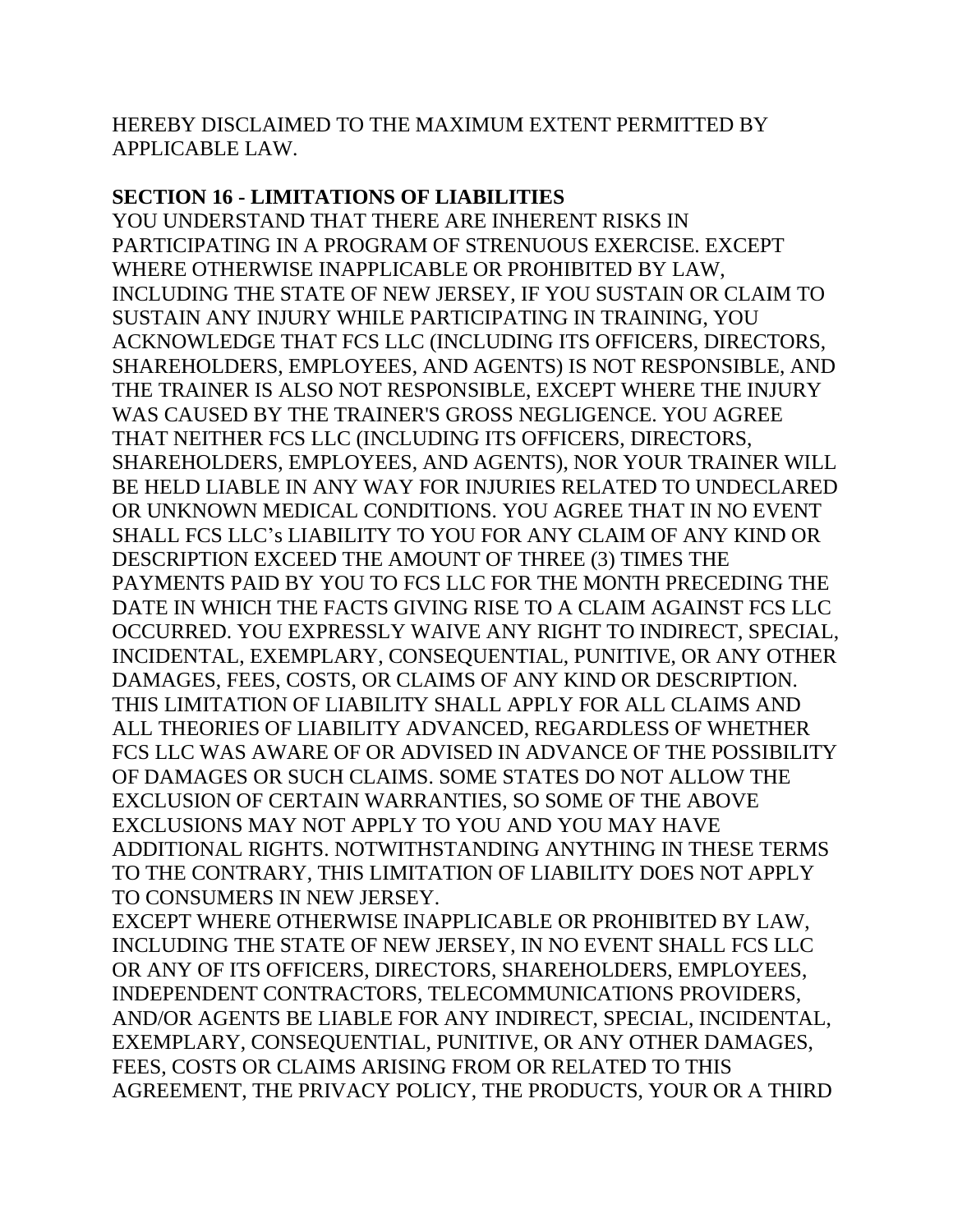PARTY'S USE OR ATTEMPTED USE OF THE WEBSITE OR ANY PRODUCT, REGARDLESS OF WHETHER FCS LLC HAS HAD NOTICE OF THE POSSIBILITY OF SUCH DAMAGES, FEES, COSTS, OR CLAIMS. THIS INCLUDES, WITHOUT LIMITATION, ANY LOSS OF USE, LOSS OF PROFITS, LOSS OF DATA, LOSS OF GOODWILL, COST OF PROCUREMENT OF SUBSTITUTE SERVICES OR PRODUCTS, OR ANY OTHER INDIRECT, SPECIAL, INCIDENTAL, PUNITIVE, CONSEQUENTIAL, OR OTHER DAMAGES. THIS APPLIES REGARDLESS OF THE MANNER IN WHICH DAMAGES ARE ALLEGEDLY CAUSED, AND ON ANY THEORY OF LIABILITY, WHETHER FOR BREACH OF CONTRACT, TORT (INCLUDING NEGLIGENCE AND STRICT LIABILITY), WARRANTY, OR OTHERWISE.

### **SECTION 17 - DISPUTE RESOLUTION BY MANDATORY BINDING ARBITRATION AND CLASS ACTION WAIVER**

PLEASE READ THIS ARBITRATION PROVISION CAREFULLY TO UNDERSTAND YOUR RIGHTS. EXCEPT WHERE PROHIBITED BY LAW, YOU AGREE THAT ANY CLAIM THAT YOU MAY HAVE IN THE FUTURE MUST BE RESOLVED THROUGH FINAL AND BINDING CONFIDENTIAL ARBITRATION. YOU ACKNOWLEDGE AND AGREE THAT YOU ARE WAIVING THE RIGHT TO A TRIAL BY JURY. THE RIGHTS THAT YOU WOULD HAVE IF YOU WENT TO COURT, SUCH AS DISCOVERY OR THE RIGHT TO APPEAL, MAY BE MORE LIMITED OR MAY NOT EXIST. YOU AGREE THAT YOU MAY ONLY BRING A CLAIM IN YOUR INDIVIDUAL CAPACITY AND NOT AS A PLAINTIFF (LEAD OR OTHERWISE) OR CLASS MEMBER IN ANY PURPORTED CLASS OR REPRESENTATIVE PROCEEDING. YOU FURTHER AGREE THAT THE ARBITRATOR MAY NOT CONSOLIDATE PROCEEDINGS OR CLAIMS OR OTHERWISE PRESIDE OVER ANY FORM OF A REPRESENTATIVE OR CLASS PROCEEDING. THERE IS NO JUDGE OR JURY IN ARBITRATION, AND COURT REVIEW OF AN ARBITRATION AWARD IS LIMITED. HOWEVER, AN ARBITRATOR CAN AWARD ON AN INDIVIDUAL BASIS THE SAME DAMAGES AND RELIEF AS A COURT (INCLUDING INJUNCTIVE AND DECLARATORY RELIEF OR STATUTORY DAMAGES), AND MUST FOLLOW THE TERMS OF THESE CONDITIONS OF USE AS A COURT WOULD.

#### a. General

Arbitration is a manner of resolving a "Claim" without filing a lawsuit. "Claim" means any dispute between you, FCS LLC, or any involved third party relating to your account, your use of the Website, your relationship with FCS LLC, these Terms, the Privacy Policy, and the Return/Exchange Policy. This includes any and all claims that relate in any way to your use or attempted use of the services or products, and any act or omission by FCS LLC or any third party (including, but not limited to, trainers),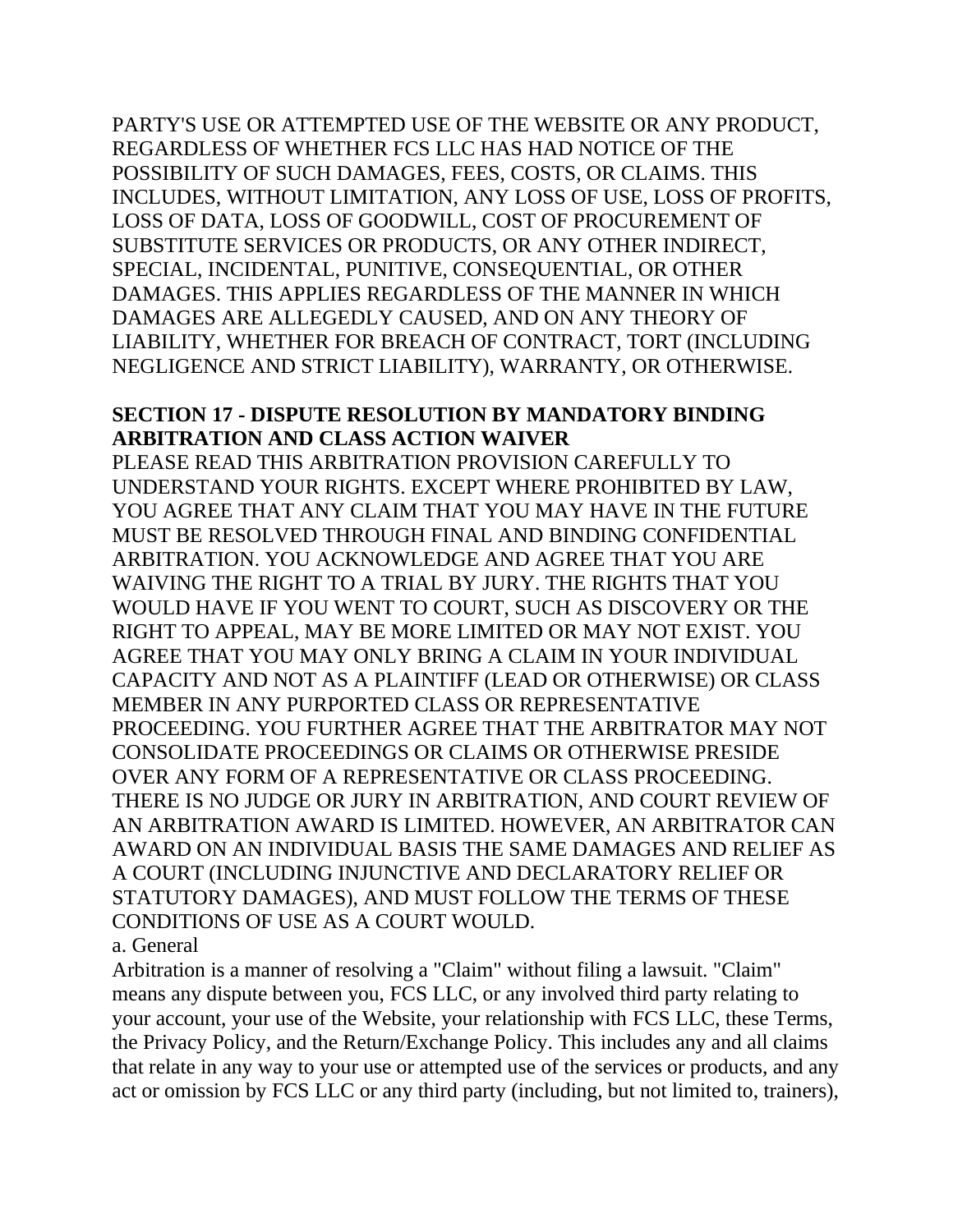related to your use or attempted use of the services or products. You, FCS LLC, or any involved third party may pursue a Claim. FCS LLC agrees to final and binding confidential arbitration should it have any Claims against you. Likewise, you agree to final and binding confidential arbitration should you have any Claims against FCS LLC. By agreeing to arbitrate, you waive the right to go to court and agree instead to submit any Claims to final and binding confidential arbitration. This arbitration provision sets forth the terms and conditions of our agreement to final and binding confidential arbitration and is governed by and enforceable under the Federal Arbitration Act (the "FAA"), 9 U.S.C. §§ 1-16, as amended.

#### b. Exceptions

Notwithstanding the foregoing, and as an exception to final and binding confidential arbitration, you and FCS LLC both retain the right to pursue, in small claims court, any claim that is within that court's jurisdiction and proceeds on an individual (nonclass) basis, including overdue account matters within the small claims court's jurisdiction. FCS LLC will not demand arbitration in connection with any individual claim that you properly file and pursue in a small claims court, so long as the claim is and remains pending in that court. The following claims shall not be subject to final and binding arbitration and must be adjudicated only in the state or federal courts located in Albuquerque, New Mexico: (i) any dispute, controversy, or claim relating to the infringement or validity of our proprietary rights, including without limitation, trademarks, service marks, trade dress, copyrights, trade secrets, or patents, or the intellectual property rights of a third-party; or (ii) an action by FCS LLC for temporary, preliminary, or permanent injunctive relief, whether prohibitive or mandatory, or other provisional relief, against you for breach or threatened breach of this Agreement. You expressly agree to refrain from bringing or joining any claims that are excluded from final and binding arbitration pursuant to this subsection "b" in any representative or class-wide capacity, including but not limited to bringing or joining any claims in any class action or any class-wide arbitration. Small claims matters may be filed in any small claims court with personal and subject matter jurisdiction over the parties. For all other matters excluded from final and binding arbitration by this subsection "b," the parties consent to exclusive jurisdiction and venue in the state and federal courts located in Albuquerque, New Mexico, and forever waive any challenge to said courts' jurisdiction and venue. c. Required Pre-Dispute Procedures

We acknowledge and agree that before initiating any Claim against the other, we agree to first contact the other with a written description of the dispute, which shall include all relevant documents and information, and the proposed resolution. You may send the written description of any dispute you have with us by U.S. Mail to FCS LLC, e-mail to info@thelifestylemogul.com. FCS LLC will contact you by letter at the billing address you provided to us or at the email address you provided to us. You agree to negotiate with FCS LLC or its designated representative in good faith about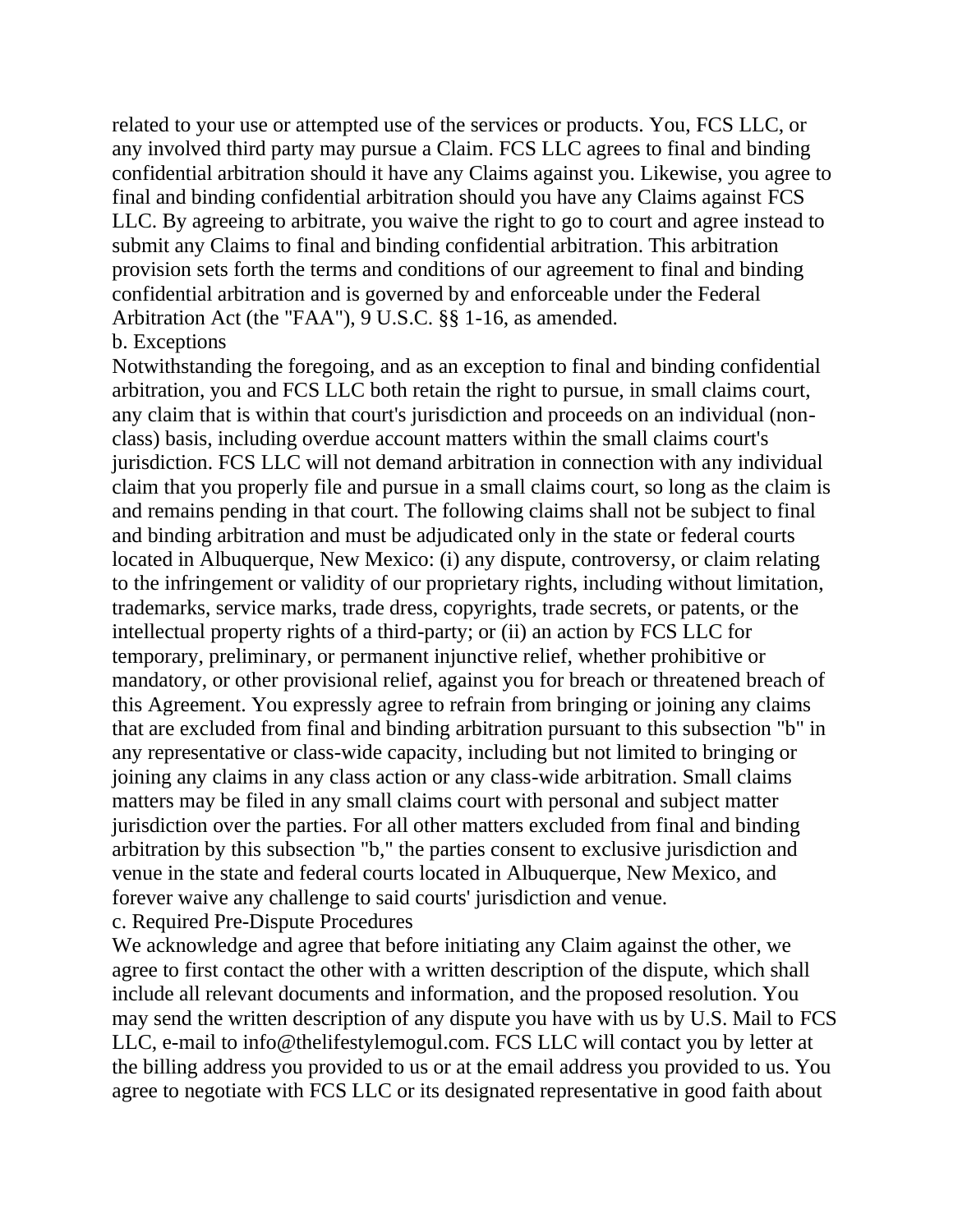your problem or dispute. If for some reason the dispute is not resolved within 60 days after receipt of the written dispute, we agree to the dispute resolution provisions below. Notwithstanding the foregoing or any other term of this arbitration agreement, we will have the right to seek injunctive or other equitable relief in state or federal court located in Albuquerque, New Mexico to enforce these Terms or prevent an infringement of a third party's rights or our intellectual property rights, as stated in subsection "b" above. You hereby expressly consent to, and forever waive any challenge to, the exclusive personal jurisdiction and venue of said courts in such actions.

#### d. Commencing Arbitration

You and FCS LLC agree to commence any arbitration proceeding within 1 year after the Claim arises (the 1 year period includes the required pre-dispute procedures set forth above) and that any arbitration proceeding commenced after 1 year shall be forever barred.

e. Arbitration Location

If the amount in controversy is \$500 or less, then the arbitration may be conducted by telephone or by written submissions. Otherwise, the arbitration shall be conducted in Albuquerque, New Mexico unless FCS LLC otherwise agrees to arbitrate in another forum requested by you.

f. Organization, Rules, and the Arbitrator

We each agree that any and all Claims other than those exempted under subsection "b" above shall be submitted to final and binding confidential arbitration before a single arbitrator of the American Arbitration Association ("AAA"). Either party may commence the arbitration process by submitting a written demand for arbitration with the AAA, and providing a copy to the other party, within the time period set forth in subsection "d" above. The arbitrator shall be selected by agreement of the parties or, if the parties cannot agree, chosen in accordance with Rules of the AAA. The arbitration will be conducted in accordance with the provisions of the AAA's Commercial Dispute Resolutions Procedures, Supplementary Procedures for Consumer-Related Disputes, in effect at the time of submission of the demand for arbitration. The AAA's Rules are available at www.adr.org or by calling 1-800-778-7879. The arbitrator shall have the exclusive and sole authority to resolve any dispute relating to the interpretation, construction, validity, applicability, or enforceability of these Terms, the Privacy Policy, the Return/Exchange Policy, and this arbitration provision. The arbitrator shall have the exclusive and sole authority to determine whether any dispute is arbitrable. The arbitrator shall have the exclusive and sole authority to determine whether this arbitration agreement can be enforced against a non-signatory to this agreement and whether a non-signatory to this agreement can enforce this provision against you or FCS LLC.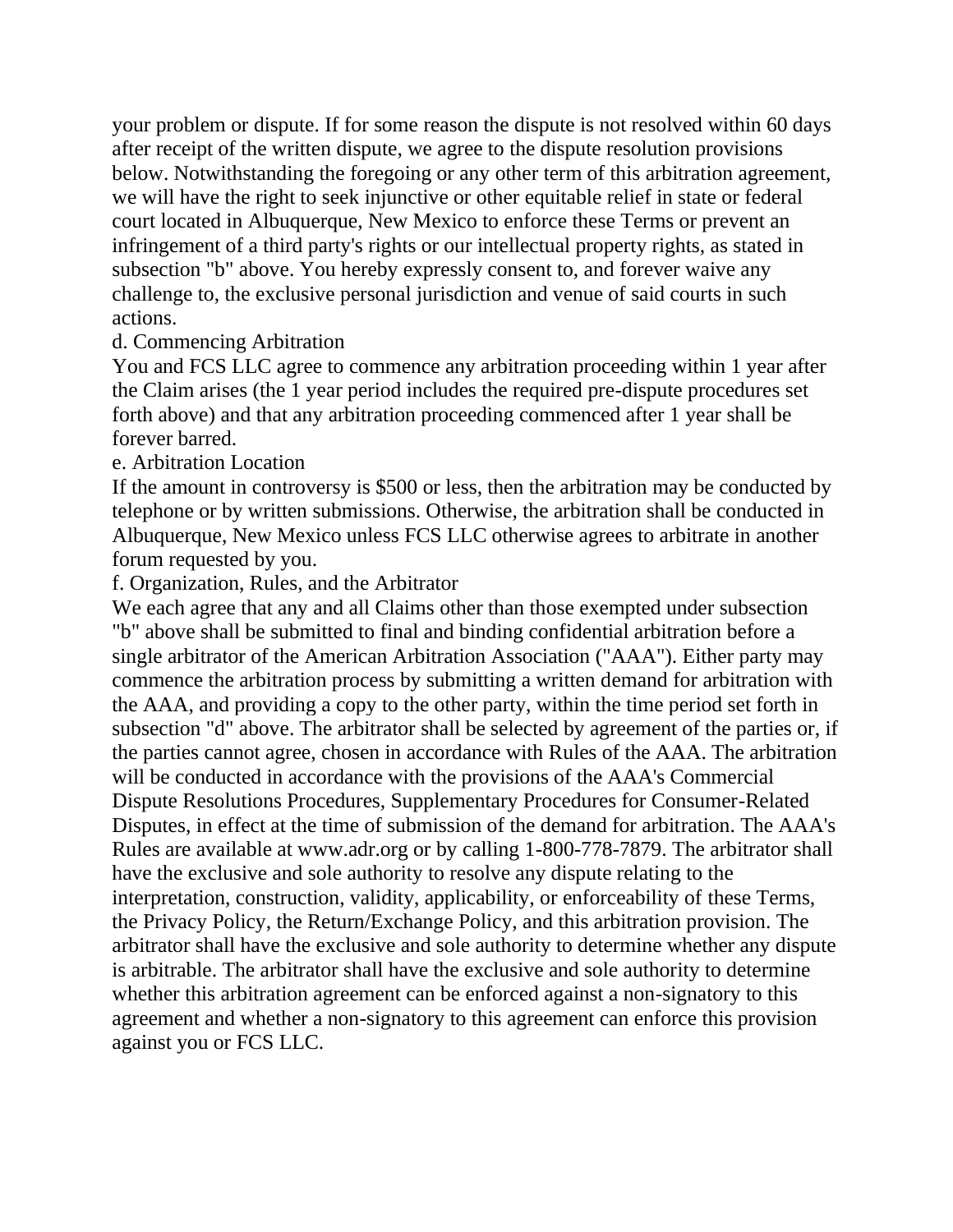#### g. Fees

Payment of all filing, administration and arbitrator fees will be governed by the AAA's Rules. We will reimburse the fees charged by the arbitrator for claims totaling less than \$10,000 unless the arbitrator determines the claims are frivolous. Likewise, we will not seek attorneys' fees and costs in arbitration unless the arbitrator determines the claims are frivolous. In all other respects, the parties shall each pay their own additional fees, costs, and expenses, including, but not limited to, those for any attorneys, experts, documents, and witnesses.

h. Governing Law and Award

The arbitrator shall follow the substantive law of the State of New Mexico without regard to its conflicts of laws principles. Any award rendered shall include a confidential written opinion and shall be final, subject to appeal under the FAA. Judgment on the award rendered by the arbitrator may be entered in any court of competent jurisdiction.

i. Enforceability

This provision survives termination of your account or relationship with FCS LLC, bankruptcy, assignment, or transfer. If the class action waiver is deemed unenforceable (i.e., unenforceability would allow arbitration to proceed as a class or representative action), then this entire arbitration provision shall be rendered null and void and shall not apply. If a portion of this arbitration provision (other than the class action waiver) is deemed unenforceable, the remaining portions of this arbitration provision shall remain in full force and effect.

j. Miscellaneous

Failure or any delay in enforcing this arbitration provision in connection with any particular Claim will not constitute a waiver of any rights to require arbitration at a later time or in connection with any other Claims except all Claims must be brought within the 1 year limitation period set forth above. This provision is the entire arbitration agreement between you and FCS LLC and shall not be modified except in writing by FCS LLC.

### k. Amendments

FCS LLC reserves the right to amend this arbitration provision at any time. Your continued use of the Website, purchase of any services or product on or through the Website, or use or attempted use of a FCS LLC service or product, is affirmation of your consent to such changes. Should the changes to this arbitration provision be material, FCS LLC will provide you notice and an opportunity to opt-out. Your continued use of the Website, purchase or use of any services or products on or through the Website, or use or attempted use of a FCS LLC service or product, is affirmation of your consent to such material changes.

YOU UNDERSTAND THAT YOU WOULD HAVE HAD A RIGHT TO LITIGATE THROUGH A COURT, TO HAVE A JUDGE OR JURY DECIDE YOUR CASE, AND TO BE PARTY TO A CLASS OR REPRESENTATIVE ACTION.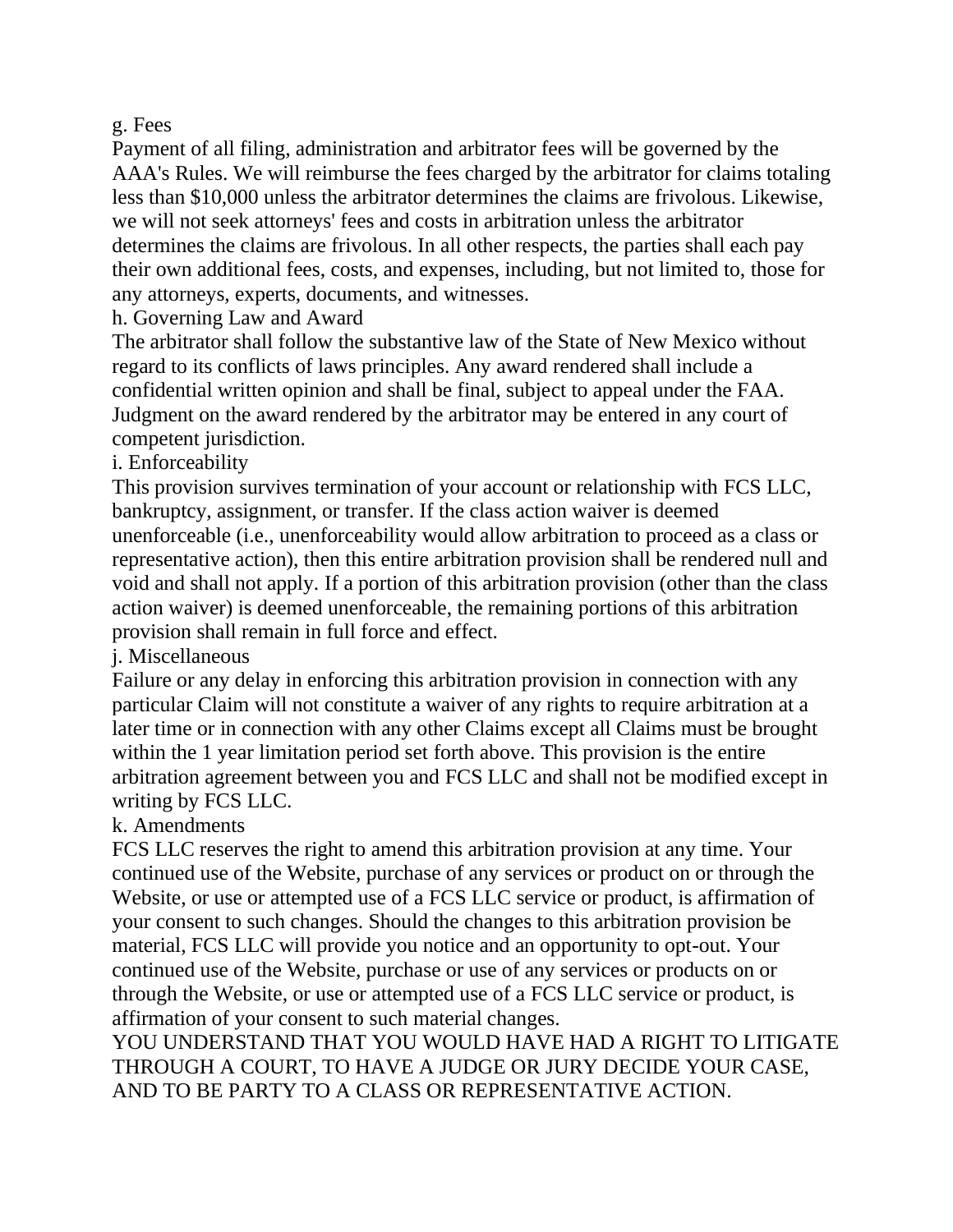HOWEVER, YOU UNDERSTAND AND AGREE TO HAVE ANY CLAIMS DECIDED INDIVIDUALLY AND ONLY THROUGH BINDING, FINAL, AND CONFIDENTIAL ARBITRATION. YOU HAVE THE RIGHT TO OPT-OUT OF THIS ARBITRATION PROVISION WITHIN THIRTY (30) DAYS FROM THE DATE THAT YOU PURCHASE, USE, OR ATTEMPT TO USE A SERVICE OR PRODUCT PURCHASED ON OR THROUGH THE WEBSITE (WHICHEVER COMES FIRST) BY WRITING TO US AT FCS LLC, BY E-MAIL TO INFO@THELIFESTYLEMOGUL.COM. FOR YOUR OPT-OUT TO BE EFFECTIVE, YOU MUST SUBMIT A SIGNED WRITTEN NOTICE IDENTIFYING ANY SERVICE OR PRODUCT YOU PURCHASED, USED OR ATTEMPTED TO USE WITHIN THE 30 DAYS AND THE DATE YOU FIRST PUCRHASED, USED, OR ATTMPETED TO USE THE SERVICE OR PRODUCT. IF MORE THAN THIRTY (30) DAYS HAVE PASSED, YOU ARE NOT ELIGIBLE TO OPT OUT OF THIS PROVISION AND YOU MUST PURSUE YOUR CLAIM THROUGH BINDING ARBITRATION AS SET FORTH IN THIS AGREEMENT.

### **SECTION 18 – FCS LLC'S ADDITIONAL REMEDIES**

In order to prevent or limit irreparable injury to FCS LLC, in the event of any breach or threatened breach by you of the provisions of the parties' Agreement or any infringement or threatened infringement by you of the intellectual property of FCS LLC or a third-party, FCS LLC shall be entitled to seek an injunction or other equitable relief restraining such breach, threatened breach, infringement, or threatened infringement. Nothing in this Agreement shall be construed as prohibiting FCS LLC from pursuing any other remedies available to it for such breach, threatened breach, infringement, or threatened infringement, including the recovery of monetary damages from you.

### **SECTION 19 - INDEMNIFICATION**

To the fullest extent permitted by law, you agree to defend, indemnify and hold harmless FCS LLC and its affiliates, and their respective directors, officers, employees, licensors, independent contractors, subcontractors, suppliers, parent companies, subsidiaries, and agents from and against any and all claims, actions, loss, liabilities, damages, expenses, demands, and costs of any kind, including, but not limited to attorneys' fees and costs of any litigation or other dispute resolution, arising out of, resulting from, or in any way connected with or related to (1) your use, misuse, or inability to use the Website, (2) information you submit or transmit through the Website, or (3) your breach of these Terms, the documents they incorporate by reference, or the Agreement, or your violation of any law or the rights of a third-party.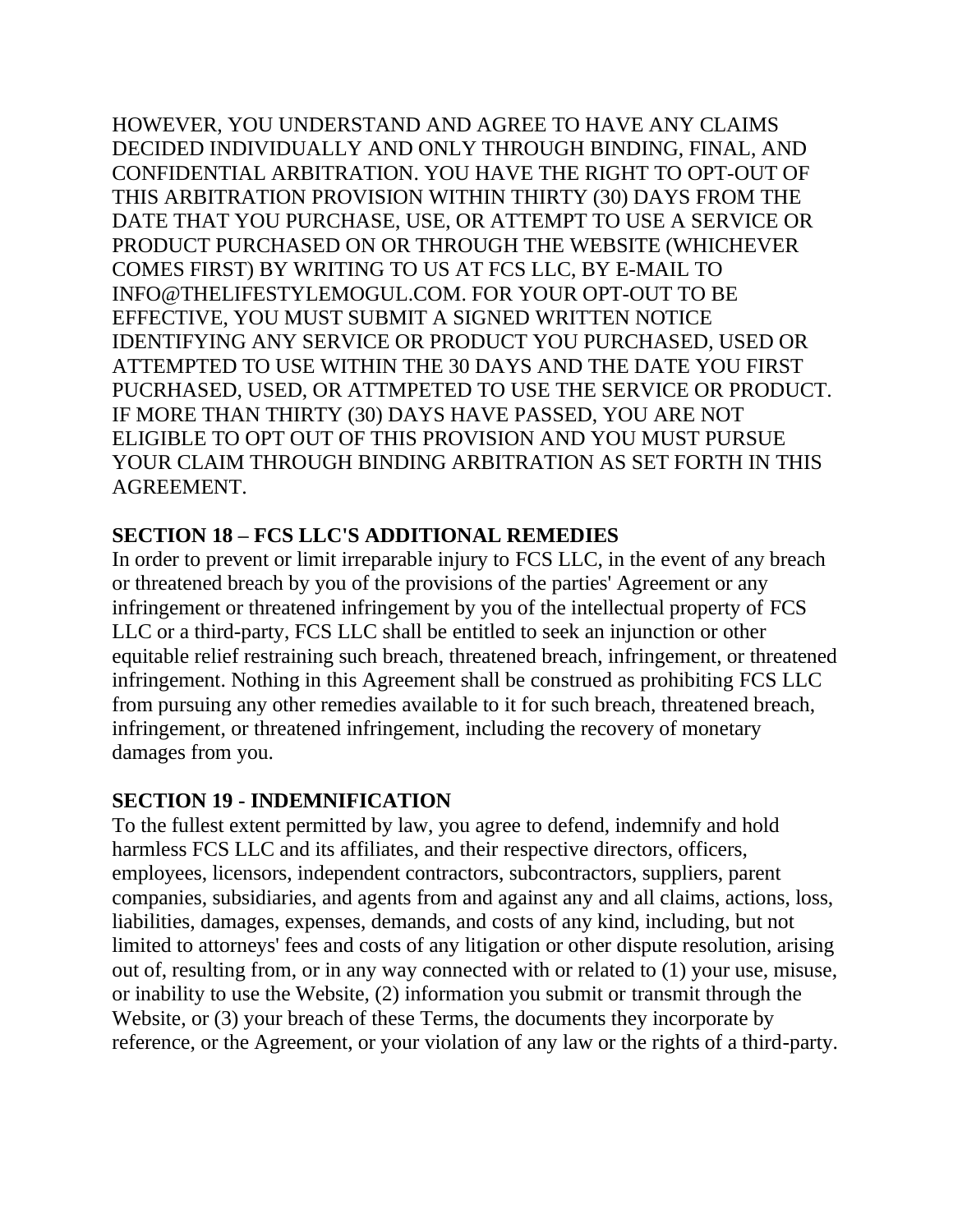# **SECTION 20 - NOTICE AND TAKEDOWN PROCEDURES; COPYRIGHT AGENT**

If you believe that materials or content available on any FCS LLC Website infringes any copyright you own, you or your agent may send FCS LLC a notice requesting that FCS LLC remove the materials or content from the FCS LLC Website. If you believe that someone has wrongly filed a notice of copyright infringement against you, you may send FCS LLC a counter-notice. Notices and counter-notices should be sent to FCS LLC, by e-mail to info@thelifestylemogul.com.

# **SECTION 21 - THIRD-PARTY LINKS**

The Website may contain links to other websites. FCS LLC assumes no responsibility for the content or functionality of any non- FCS LLC website to which we provide a link. Please see our Privacy Policy for more details.

### **SECTION 22 - TERMINATION**

FCS LLC reserves the right to terminate any Member's Membership and/or service for any reason (including paid-for subscriptions and/or guest subscriptions) after providing e-mail notice to the Member.

This Agreement will take effect (or shall re-take effect) at the time you click "SUBMIT ORDER," "PAY NOW," "ORDER NOW", "SUBMIT", "BUY NOW", "PURCHASE", "I ACCEPT", "I AGREE" or similar links or buttons, otherwise submit information through the Website, respond to a request for information, complete a purchase, select a method of payment, enter in payment method information, and/or begin installing, accessing, or using the Website, whichever is earliest. If, in our sole discretion, you fail, or we suspect that you have failed, to comply with any term or provision of the Agreement, we may terminate the Agreement or suspend your access to the Website at any time without notice to you and you will remain liable for all amounts due up to and including the date of termination or suspension. You further agree that FCS LLC shall not be liable to you or to any third party for the consequences of such termination or suspension. Your rights under this Agreement will terminate automatically if you fail to comply with this Agreement, subject to the survival of rights of certain provisions identified below. Termination will be effective without notice. Upon termination, you must promptly destroy all copies of any aspect of the Website in your possession. Sections 12, 14 through 20, 22, 24 through 28, and 30 through 32 of this Agreement, as well as any representations, warranties, and other obligations made or undertaken by you, shall survive the termination of this Agreement and/or your account or relationship with FCS LLC.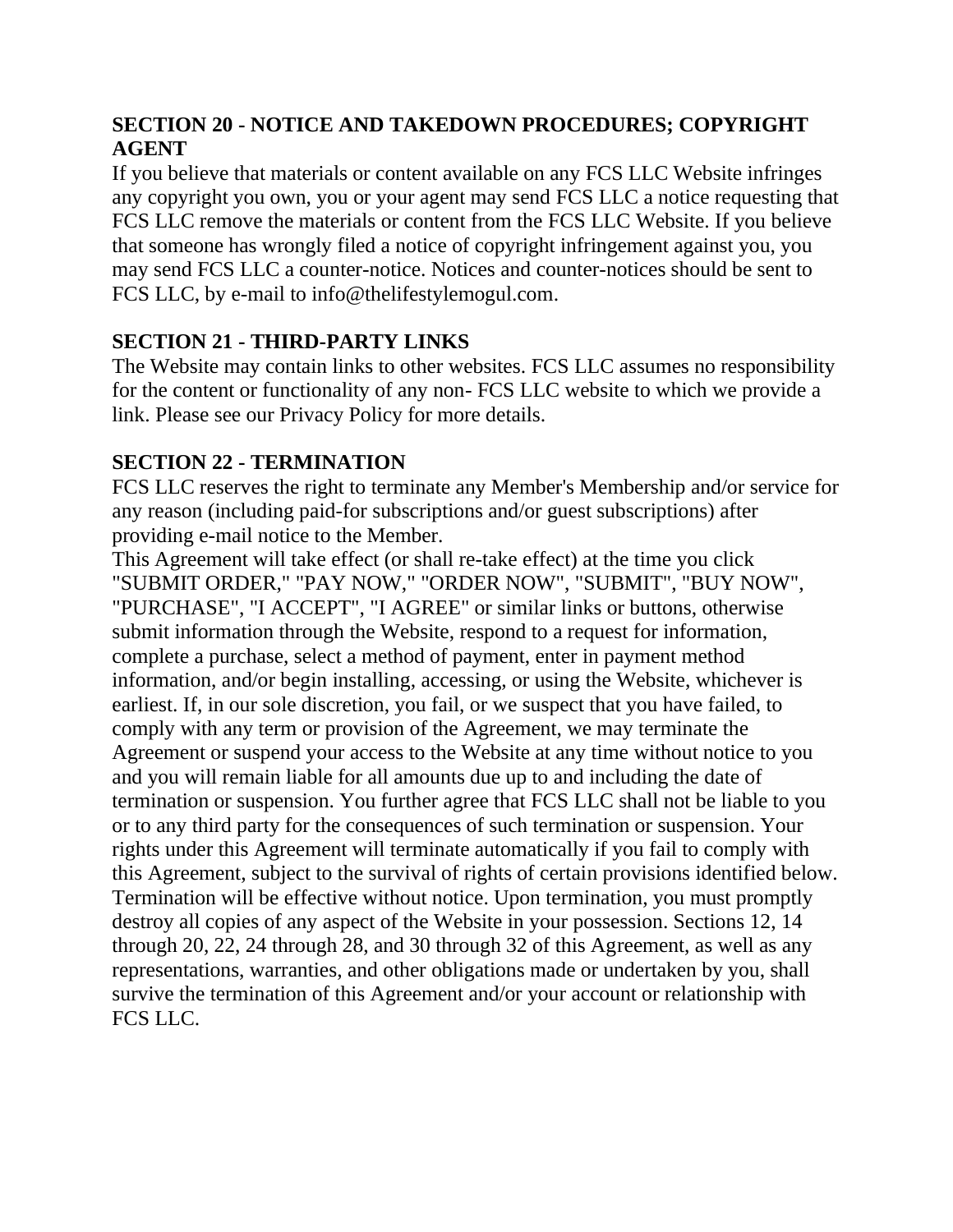### **SECTION 23 - NO WAIVER**

No failure or delay on the part of FCS LLC in exercising any right, power or remedy under this Agreement may operate as a waiver, nor may any single or partial exercise of any such right, power or remedy preclude any other or further exercise of such right, power, or remedy, or the exercise of any other rights, power or remedy under this Agreement. A waiver of any right or obligation under this Agreement shall only be effective if in writing and signed by FCS LLC.

### **SECTION 24 - GOVERNING LAW AND VENUE**

This Agreement and any issue or dispute arising out of or otherwise related to this Agreement or with your access or use of the Website, our Privacy Policy, or Return/Exchange Policy, or any matter concerning FCS LLC, including your purchase and use or attempted use of any service or product, shall be governed exclusively by the laws of State of New Mexico excluding its conflict of law provisions. To the extent that any Claim or dispute is found by the arbitrator or (if proper) a court of competent jurisdiction to be excluded by the arbitration agreement in Section 17 above, the parties agree any such Claim or dispute shall be exclusively brought in and decided by the state or federal courts located in Albuquerque, New Mexico, and you hereby irrevocably consent to the exclusive personal jurisdiction of, and exclusive venue in, such courts, and forever waive any challenge to said courts' exclusive jurisdiction or venue.

### **SECTION 25 - FORCE MAJEURE**

FCS LLC will not be responsible to you for any delay, damage, or failure caused by or occasioned by a Force Majeure Event. As used in this Agreement, "Force Majeure Event" shall mean: any act of God, act of nature or the elements, terrorism, insurrection, revolution or civil strife, piracy, civil war or hostile action, labor strikes, acts of public enemies, federal or state laws, rules and regulations of any governmental authorities having jurisdiction over the premises, inability to procure material, equipment, or necessary labor in the open market, acute and unusual labor, material, or equipment shortages, or any other causes beyond the control of FCS LLC. Delays due to any of the above causes shall not be deemed to be a breach of or failure to perform under this Agreement. FCS LLC shall not be required against its will to adjust any labor or other similar dispute except in accordance with applicable law.

### **SECTION 26 - ASSIGNMENT**

FCS LLC may assign its rights under this Agreement at any time, without notice to you. Your rights arising under this Agreement cannot be assigned without FCS LLC's express written consent.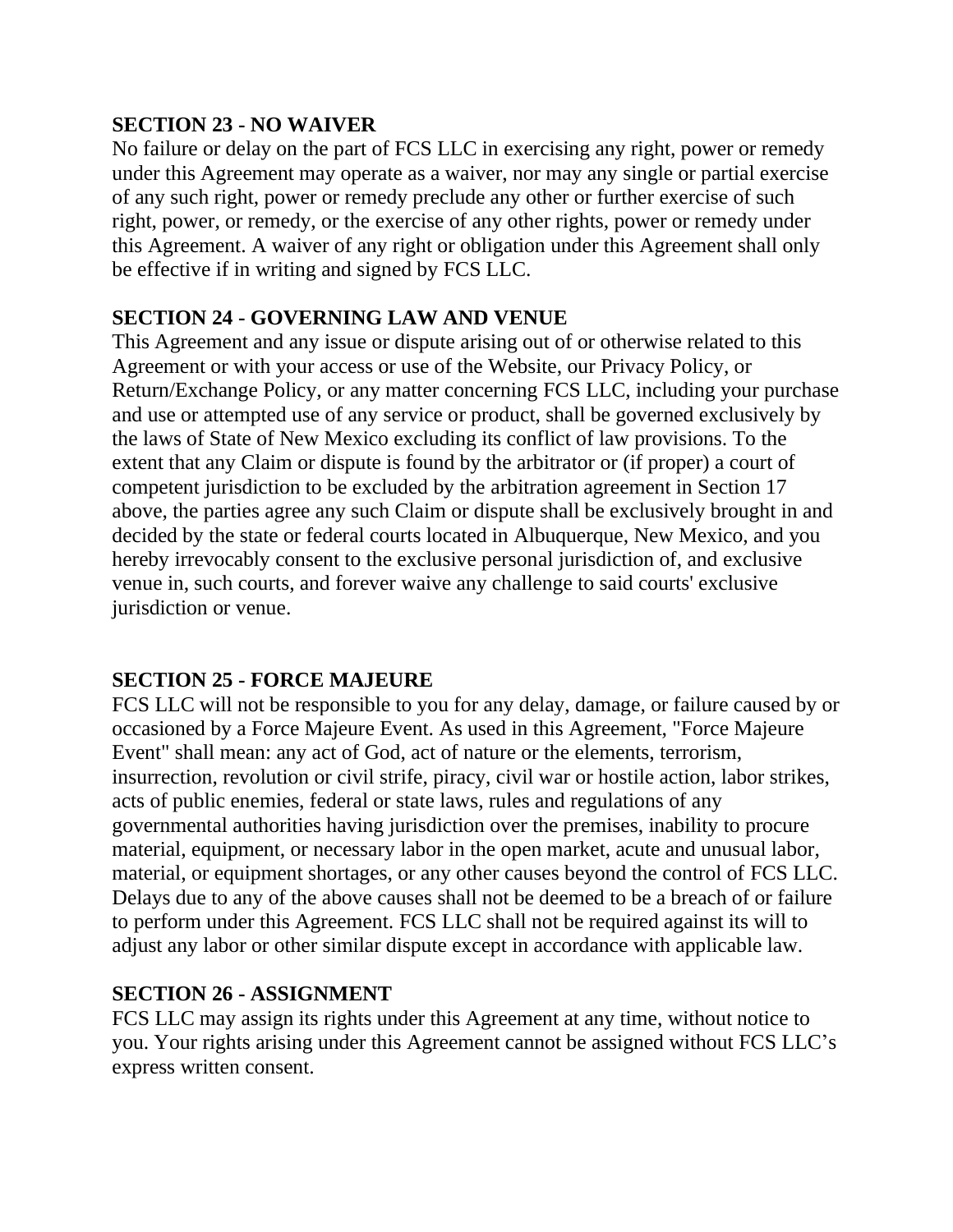# **SECTION 27 - ELECTRONIC SIGNATURE**

All information communicated on the Website is considered an electronic communication. When you communicate with any FCS LLC company through or on the Website or via other forms of electronic media, such as e-mail, you are communicating with the company electronically. You agree that we may communicate electronically with you and that such communications, as well as notices, disclosures, agreements, and other communications that we provide to you electronically, are equivalent to communications in writing and shall have the same force and effect as if they were in writing and signed by the party sending the communication. You further acknowledge and agree that by clicking on a button labeled "SUBMIT MY ORDER", "PAY NOW", "ORDER NOW", "SUBMIT", "BUY NOW", "PURCHASE", "I ACCEPT", "I AGREE", or similar links or buttons, you are submitting a legally binding electronic signature and are entering into a legally binding contract. You acknowledge that your electronic submissions constitute your agreement and intent to be bound by this Agreement. Pursuant to any applicable statutes, regulations, rules, ordinances or other laws, including without limitation the United States Electronic Signatures in Global and National Commerce Act, P.L. 106- 229 (the "E-Sign Act") or other similar statutes, YOU HEREBY AGREE TO THE USE OF ELECTRONIC SIGNATURES, CONTRACTS, ORDERS AND OTHER RECORDS AND TO ELECTRONIC DELIVERY OF NOTICES, POLICIES, AND RECORDS OF TRANSACTIONS INITIATED OR COMPLETED THROUGH THE WEBSITE. Furthermore, you hereby waive any rights or requirements under any statutes, regulations, rules, ordinances, or other laws in any jurisdiction which require an original signature, delivery or retention of non-electronic records, or to payments or the granting of credits by other than electronic means.

# **SECTION 28 - CHANGES TO THE AGREEMENT**

You can review the most current version of the Terms at any time at https://lindsayrenemartin.com. We reserve the right, at our sole discretion, to update, change or replace any part of the Agreement, including the Privacy Policy, or Return/Exchange Policy, by posting updates and changes to our Website. It is your responsibility to check our Website periodically for changes. Your continued use of or access to our Website following the posting of any changes to the Agreement constitutes acceptance of those changes. Unless accepted by FCS LLC in writing, these terms and conditions may not be amended by you.

### **SECTION 29 - YOUR ADDITIONAL REPRESENTATIONS AND WARRANTIES**

You hereby further represent and warrant: (1) that you are at least eighteen (18) years of age, or the legal age of majority in your jurisdiction, whichever is greater; (2) that you have read this Agreement and thoroughly understand the terms contained in this